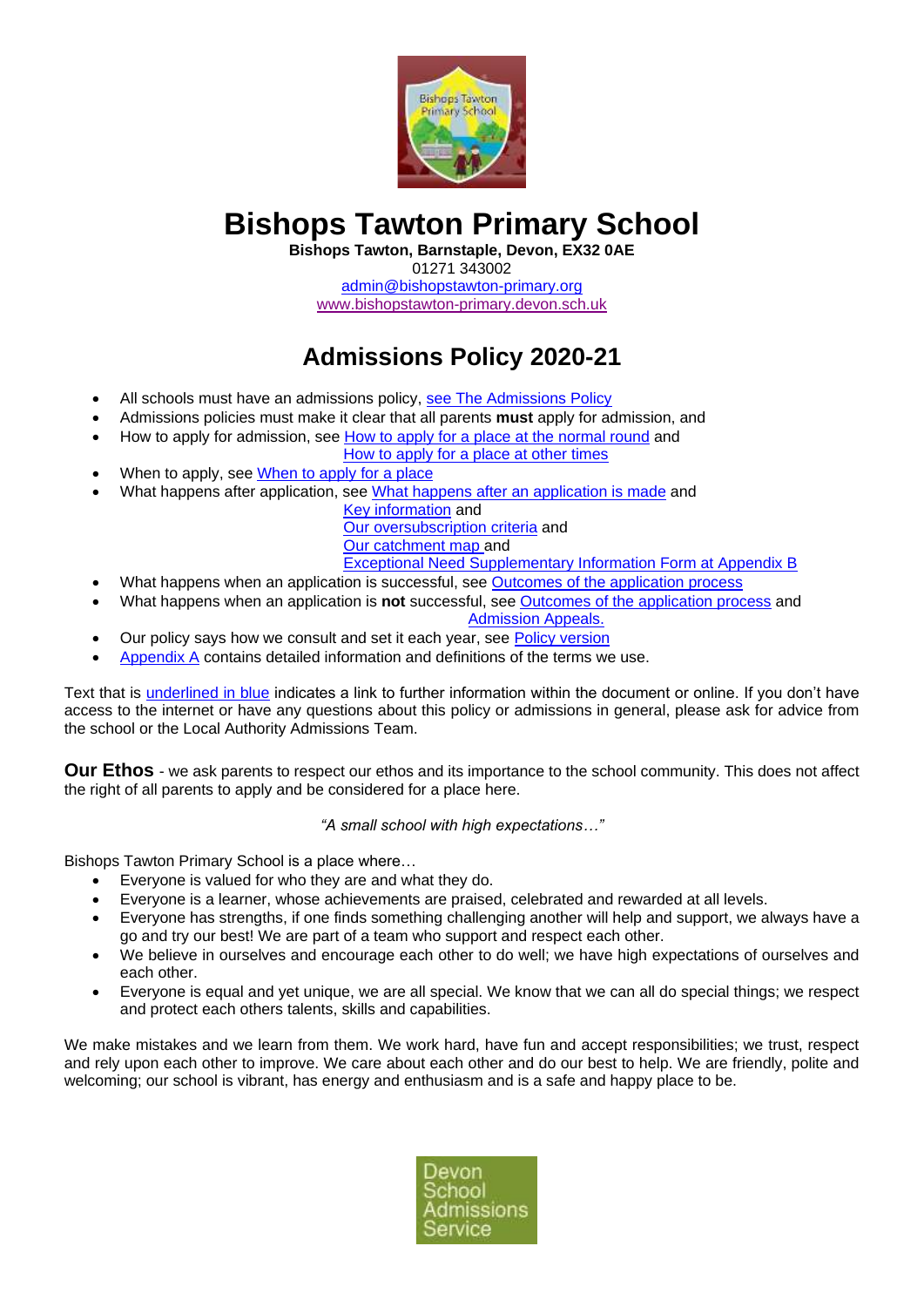**Key information** – for definitions and notes see Appendix A

<span id="page-1-3"></span><span id="page-1-0"></span>

| <b>Key information</b> – for definitions and notes see Appendix A                                                                                                        |                                                                                                           |  |
|--------------------------------------------------------------------------------------------------------------------------------------------------------------------------|-----------------------------------------------------------------------------------------------------------|--|
| Department for Education school number                                                                                                                                   | 878 - 2211                                                                                                |  |
| What kind of school is this?                                                                                                                                             | Foundation                                                                                                |  |
| Does this school have a religious character?                                                                                                                             | No                                                                                                        |  |
| Who is the Admissions authority?                                                                                                                                         | The Governing Board                                                                                       |  |
| Age range of children in this school:                                                                                                                                    | 4-11; there is also Early Years provision from 2                                                          |  |
| Published Admission Number (PAN):                                                                                                                                        | <b>Reception intake</b><br>24                                                                             |  |
| Catchment area?                                                                                                                                                          | <b>Yes</b>                                                                                                |  |
| School Supplementary Information Form (SIF)?                                                                                                                             | Yes - if seeking priority for exceptional need                                                            |  |
| Usual birthdate range for Reception children:                                                                                                                            | 1 September 2015 to 31 August 2016                                                                        |  |
| Our children have priority for admission for:                                                                                                                            | The Park Community School <sup>1</sup>                                                                    |  |
| Do we ask children to wear a uniform?                                                                                                                                    | Yes                                                                                                       |  |
| <b>Applications</b>                                                                                                                                                      |                                                                                                           |  |
| When can parents apply for admission to Reception?                                                                                                                       | 15 November 2019 to 15 January 2020 <sup>2</sup>                                                          |  |
| How can parents apply for admission to Reception?                                                                                                                        | online at devon.cc/admissionsonline or using a paper                                                      |  |
|                                                                                                                                                                          | form at devon.cc/admissions or from the school office                                                     |  |
| When will places be offered for Reception?                                                                                                                               | 16 April 2020                                                                                             |  |
| When should appeals for admissions to Reception be<br>submitted?                                                                                                         | 15 May 2020                                                                                               |  |
| When can applications for <b>In-year</b> admission be                                                                                                                    | from 1 September 2020 for Reception;                                                                      |  |
| made?                                                                                                                                                                    | from 1 June 2020 for Years 1 to Year 6.                                                                   |  |
| <b>Policy version</b>                                                                                                                                                    |                                                                                                           |  |
| Consultation period                                                                                                                                                      | 1 November 2018 and 4 January 2019                                                                        |  |
| Policy was determined on                                                                                                                                                 | February 2019                                                                                             |  |
| Contact for the admissions authority                                                                                                                                     | Melanie Smallwood, Headteacher                                                                            |  |
| Amendments                                                                                                                                                               | Reference in the glossary to limitations on considering                                                   |  |
|                                                                                                                                                                          | applications from outside England was deleted in                                                          |  |
|                                                                                                                                                                          | December 2020 to reflect Department for Education<br>Guidance.                                            |  |
| <b>Oversubscription criteria</b>                                                                                                                                         |                                                                                                           |  |
|                                                                                                                                                                          | Any child whose Education, Health and Care Plan (EHCP) names this school will be admitted.                |  |
| Oversubscription criteria (to be used only if we need to prioritise applications - see notes below):                                                                     |                                                                                                           |  |
|                                                                                                                                                                          |                                                                                                           |  |
|                                                                                                                                                                          | 1. Looked after children and children who were previously looked after but immediately after being looked |  |
| after became subject to adoption, a child arrangements order, or special guardianship order.                                                                             |                                                                                                           |  |
| 2.<br>their parents. <sup>3</sup>                                                                                                                                        | Priority will next be given to children based on their exceptional medical or social needs or those of    |  |
|                                                                                                                                                                          |                                                                                                           |  |
| 3. Priority will next be given to children living within the catchment area set out in the map below, <sup>4</sup> who<br>are siblings of pupils on roll at this school. |                                                                                                           |  |
| 4. Priority will next be given to other children living within the catchment area.                                                                                       |                                                                                                           |  |
| 5. Priority will next be given to children living outside the catchment area, who are siblings of pupils on<br>roll at this school.                                      |                                                                                                           |  |
| 6. Priority will next be given to children of members of staff who have been employed at this school for                                                                 |                                                                                                           |  |
| more than two years or recruited within the past two years to fill a vacancy for which there was a skills                                                                |                                                                                                           |  |
| shortage.                                                                                                                                                                |                                                                                                           |  |
| 7. Other children.                                                                                                                                                       |                                                                                                           |  |
| Tie breaker - to prioritise applications in the same oversubscription criterion, we will use:                                                                            |                                                                                                           |  |
| a) straight-line distance from home to school and,                                                                                                                       |                                                                                                           |  |
|                                                                                                                                                                          |                                                                                                           |  |

<span id="page-1-4"></span><span id="page-1-2"></span><span id="page-1-1"></span>b) where distances are equal (within a metre) we will use an electronic list randomiser.

<sup>&</sup>lt;sup>1</sup> Under current policy. Schools' polices can change from one year to the next.

<sup>&</sup>lt;sup>2</sup> Information is for parents of children who live in Devon (not Plymouth City Council or Torbay Council areas). For application dates and where to access application forms elsewhere, please contact your local council's admissions service.

<sup>&</sup>lt;sup>3</sup> Each application must be accompanied by a completed **Devon Supplementary Information Form for Exceptional** 

[Need](https://devoncc.sharepoint.com/:f:/s/PublicDocs/Education/Ek3l3xsoEkNJmUytBM94SzMB7Od91GgGkmSwmU2AMYf02Q?e=eSbkBE) which will include evidence, from a medical specialist or social worker of the child's/parent's need and why they must attend this school rather than any other, based on those needs. If evidence is not submitted to the [school or the Local Authority] with the application, a child's or parent's medical or social needs cannot be considered.

<sup>4</sup> Children whose home lies on the boundary line will be considered to be in the catchment.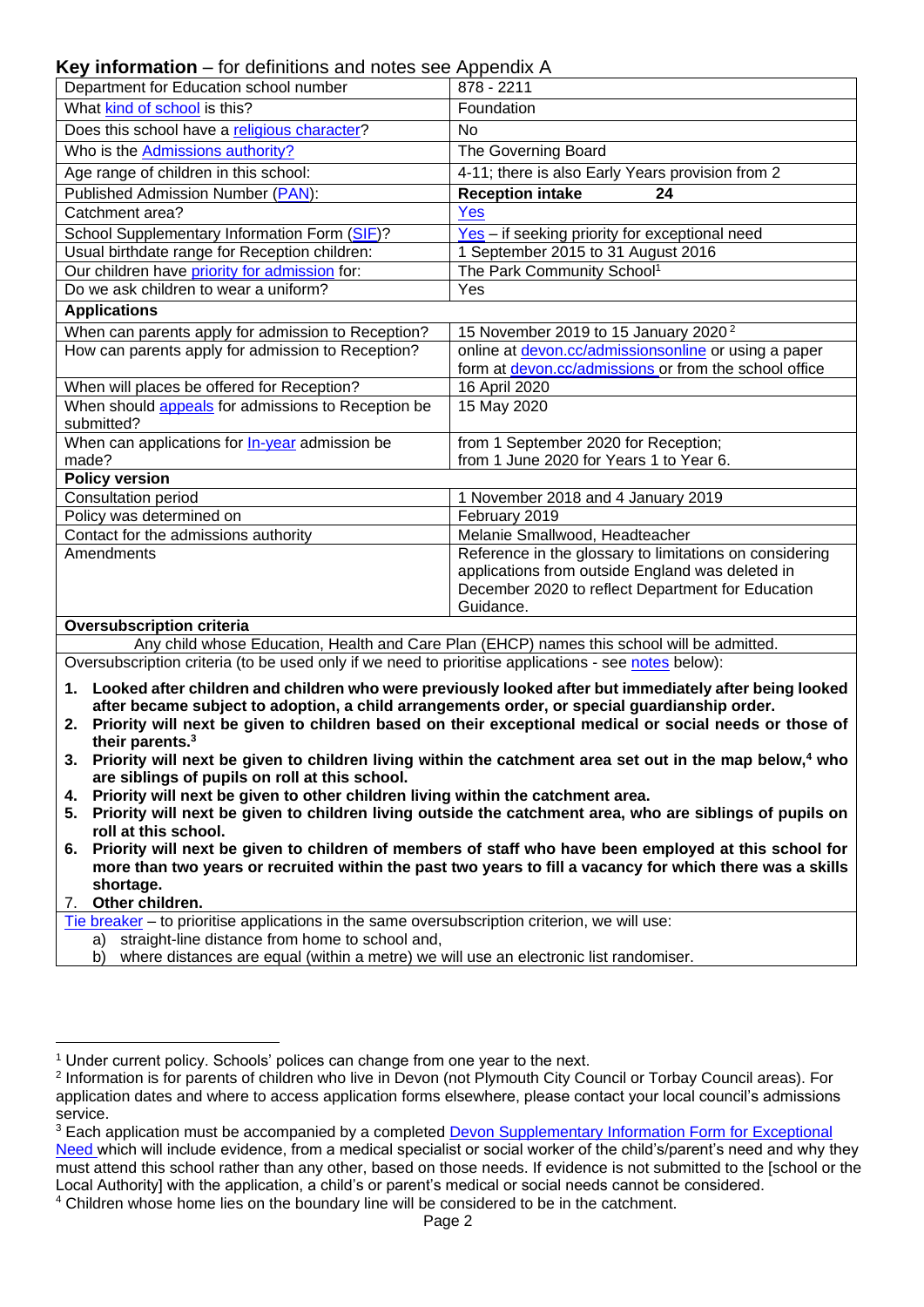## **Catchment Area**

Our catchment area is in the middle of the map, bordered by the blue line. It can be viewed in more detail at [devon.cc/schoolareamaps](http://devon.cc/schoolareamaps) to confirm whether addresses close to the boundary are inside or outside our area. We make measurements for admissions purposes to and from the green star for this school.

We welcome admissions applications for children living inside and outside our catchment area.



© Crown Copyright. All rights reserved. Devon County Council 100019783 2019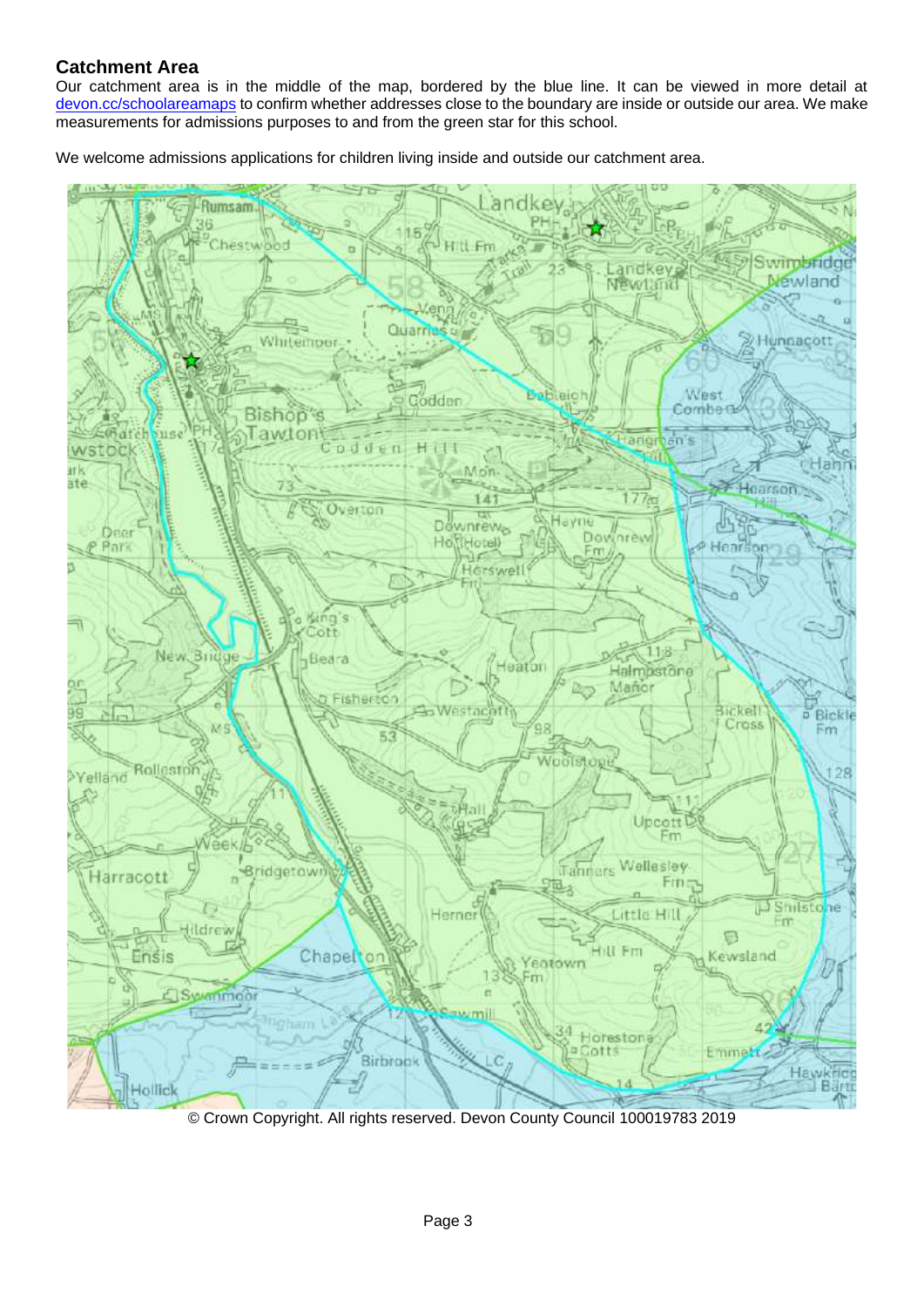## **The Admissions Policy**

This policy is written to comply with the requirements of the [School Admissions Code,](https://www.gov.uk/government/publications/school-admissions-code--2) the [School Admissions Appeals](https://www.gov.uk/government/publications/school-admissions-appeals-code)  [Code](https://www.gov.uk/government/publications/school-admissions-appeals-code) and other relevant legislation so that:

- <span id="page-3-0"></span>• parents will know how to apply for a school place, when to apply and what happens when an application is made;
- how many places are available at the normal intake into the school;
- our governors, head teacher and members of staff understand what to do;
- we are committed to fair, clear and consistent admissions procedures.

It should be read along with Devon County Council's [Step by Step and In-Year Guides](https://devoncc.sharepoint.com/:f:/r/sites/PublicDocs/Education/Children/Admissions/Composite%20Prospectus?csf=1&e=OwE5y2) to admissions, its [Normal Round](https://devoncc.sharepoint.com/:f:/r/sites/PublicDocs/Education/Children/Admissions/Devon%20LA%20policies?csf=1&e=EC6jZg)  [and In-Year Co-ordinated Admissions Schemes, Fair Access Protocol and Education Transport Policy.](https://devoncc.sharepoint.com/:f:/r/sites/PublicDocs/Education/Children/Admissions/Devon%20LA%20policies?csf=1&e=EC6jZg) We take part in both of Devon's co-ordinated admissions schemes.

Once our policy is determined, it can't be changed unless an amendment is required to correct a typographical error, to ensure that the policy complies with the Codes, in response to a determination of the [Office of the School's Adjudicator](https://www.gov.uk/government/organisations/office-of-the-schools-adjudicator) or where approval has been received to a request for an In-Year Variation. Any amendments that are made will be detailed in the [Policy Version](#page-1-3) section above.

### **How the Admissions Process works – all Parents have to apply**

Without exception, all parents have to make a formal application for admission to a state-funded school. Places aren't allocated automatically and no child has a guarantee of admission. This includes children with siblings at a school or those at a particular school or nursery. We welcome visits from parents - and their children - who are considering applying for a place here. This is an opportunity to see what we have to offer. Visits aren't a compulsory part of the admissions process and won't affect decisions on whether a place can be offered here. Parents can arrange visits by contacting the school office.

Schools can't hold places in reserve in case a local parent forgets to apply or in case a family moves to the area later – there are very limited circumstances when an application can be refused. The responsibility for making applications and for providing information or evidence in support of an application lies with parents.

### <span id="page-3-1"></span>**How to apply for a place at the Normal Round – Reception**

Parents apply using the Common Application Form from the LA (Local Authority) where the child lives. For Devon children, this is available at [www.devon.gov.uk/admissionsonline](http://www.devon.gov.uk/admissionsonline) or by completing the **D-CAF1** paper form. Applications made outside Devon will be passed to Devon's Admissions Team. They will co-ordinate all applications for this school. Through co-ordination, every parent who applies will receive an offer on the National Offer Day.

Each year there is a national closing date for applications - **15 January** - and all applications submitted by then will be considered at the same time. Any applications submitted after this will be considered after those received on time unless the parent can demonstrate that he or she was unable to apply by the deadline. Examples of this include illness that prevented an application being made and a house move to the area. Devon will send a list of all of the children whose parents have applied to come here to us.

#### <span id="page-3-2"></span>**How to apply for a place at other times – In-Year Admissions**

Parents apply using a Common Application Form from Devon, regardless of where the child lives. For all children, this is available at [www.devon.gov.uk/admissionsonline](http://www.devon.gov.uk/admissionsonline) or by completing the **D-CAF** paper form. All applications received by the LA Admissions Team, either direct or via the school, by 2pm on the same day will be considered together, before later applications.

### **When to apply for a place**

Parents should apply between **15 November 2019,** the Devon opening date of the normal round application process and the national closing date of **15 January 2020**. The opening date may vary in other LA areas.

In-Year applications will not be considered further in advance than 8 school weeks (40 school days) of the place being required with the exception of children from UK service personnel families posted to a new area whose applications will be considered up to 16 school weeks in advance. Applications received outside this timescale will be returned to the applicant or put aside until 8 / 16 school weeks before admission is required.

#### <span id="page-3-3"></span>**What happens after an application is made?**

If there are fewer applications than places then no application will be refused at the normal round. If there are more applications than there are places available, they will be prioritised according to our oversubscription criteria [above.](#page-1-4) Devon will make offers and refuse applications on behalf of school admission authorities. The co-ordinated schemes are "equally ranked preference schemes". This means that that decisions cannot be influenced by the order in which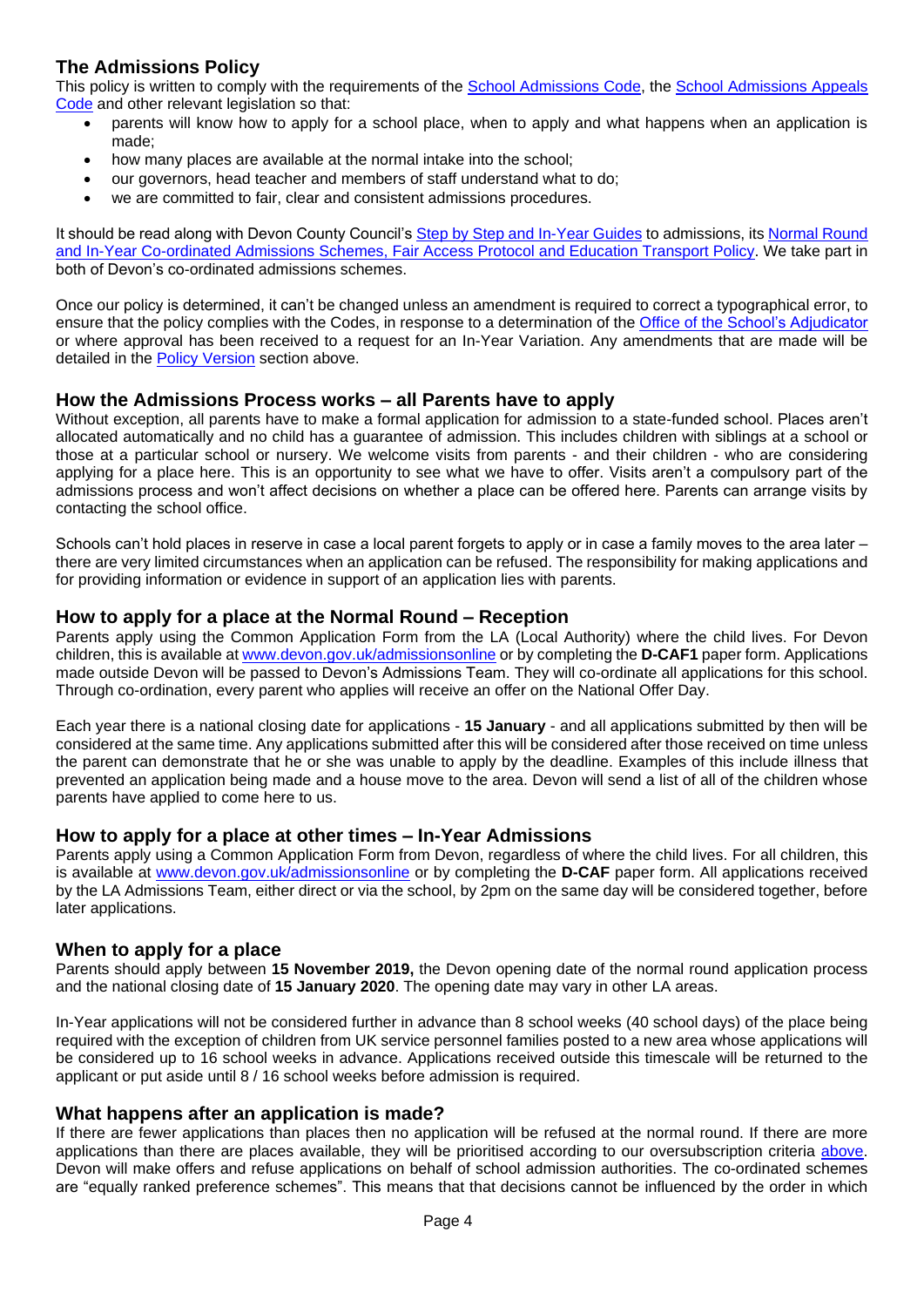parents list the schools they are applying for. Shortly after LAs make offers to parents, we will contact those parents who have been offered a place here to welcome them to the school and to make arrangements for admission itself.

For In-Year admissions, we will reach a decision in response to applications and inform the Devon Admissions Team within 5 school days of receipt of the application. We will give reasons for any refusal in writing to the LA promptly so that it can take a view whether the refusal is lawful and operate its Fair Access Protocol if necessary.

#### <span id="page-4-0"></span>**Outcomes of the application process**

The LA Admissions Team will write or email the parent with a formal outcome of the application, either offering a place or refusing the application – with information about the right of an appeal to an Independent Appeals Panel. We will add the child's name to a waiting list for vacancies.

### **Options for admission into Reception**

When a place is offered in the normal round of admission, it is for full-time attendance at the beginning of the September term after the fourth birthday. Parents can then choose to:

- take up that full-time offer;
- take up the place part-time until the child is of compulsory school age;
- **[defer](#page-8-0)** admission until the child is of compulsory school age within the same academic year; or
- decline the offer and make other arrangements.

A parent of a summer-born child can request agreement to **[delay](#page-9-0)** admission to Reception in the next normal round of admission and then make a fresh application for admission. Alternatively, where summer-born children **[defer](#page-8-0)** admission until they are of compulsory school age, deferral to the following September requires a fresh in-year application for a Year 1 place.

#### **Admission of children outside their normal age group**

Parents may request that their child is admitted outside their normal age group. To do so parents should include a request with their application, specifying why admission out of normal year group is being requested.

When such a request is made, we will make a decision on the basis of the circumstances of the case and in the best interests of the child concerned, taking into account the views of the head teacher and any supporting evidence provided by the parent.

We will ask parents to say in writing with as much supporting evidence as they wish to provide why they are requesting admission outside the normal age group for a child. The admissions authority will consider this evidence and reach a decision in the child's best interests. It will take into account:

- the parent's views:
- the views of the Headteacher of this school;
- information about the child's academic, social and emotional development submitted by the parent;
- information about the child's medical history and the views of a relevant medical professional submitted by the parent;
- whether the child has previously been educated out of their normal age group;
- guidance from the Department for Education on the admission of summer-born children to Reception;
- whether the child may have fallen into a lower age group if it were not for being born prematurely.

Parents who make a request should consider the implications of a child being taught out of the normal age group. Any school the child later moves on to will not be obliged to continue to educate their child out of the normal age group.

The admissions authority will reach a decision on which Year Group it believes is appropriate for the child. It will then reach a decision on whether a place can be offered as it would for any application in that Year Group. Where it doesn't agree to early admission to Reception – where the child would not have reached the age of 4 by the beginning of September – it will be its view that this is not a suitable school for the child at that age. Under these circumstances, we will not accept an application for admission. There is no right of independent appeal against this decision.

### **Exceptional need for admission to our school**

We give higher priority for children where there is an exceptional need to attend this school and not another school. The need must be specific to this school: a child may have very challenging circumstances that require additional support but if that support could also be provided at another school, there would be no exceptional need to attend **this** school.

In order to seek priority on this basis, parents **must** complete Devon County Council's Supplementary Information Form for Exceptional Need. This is available from the LA's website at [http://devon.cc/schoolsifs.](http://devon.cc/schoolsifs) All applicants must use a common application form from their home LA.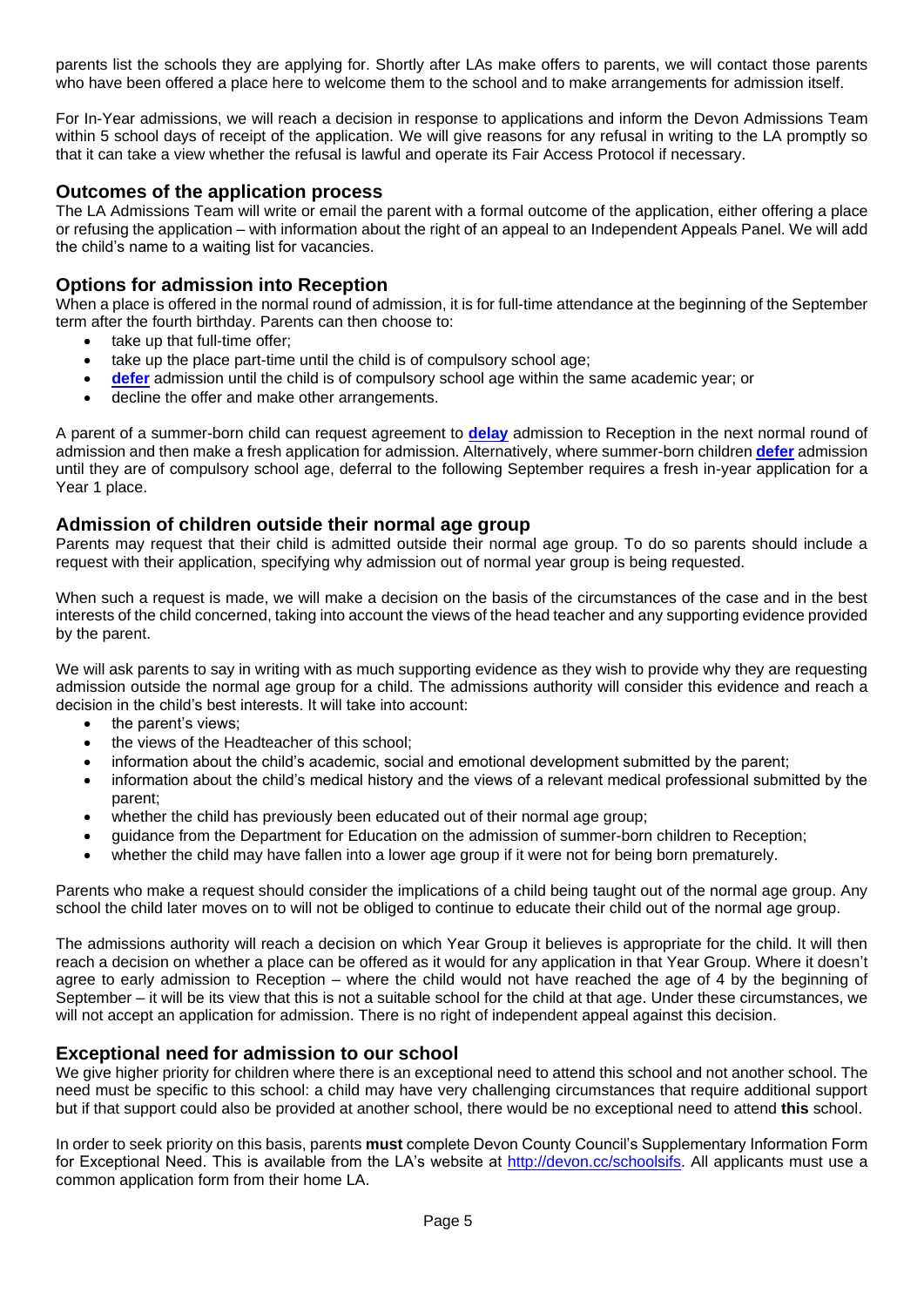The exceptional need could be due to the parent's circumstances. Exceptional need could include:

- A serious medical condition, which can be supported by medical evidence;
- Significant caring responsibilities, which can be supported by a social worker;
- Where one or both parents or the child has a disability that may make travel to another school more difficult, which can be supported by medical evidence.

These examples aren't meant to be exhaustive or exclusive. Neither should it be assumed that similar circumstances would impact on different children and families in the same way.

• if there are medical reasons that make it essential for a child to attend this school, the parent must provide supporting information from a doctor, together with any other relevant information. This must make a compelling case as to why the child's needs or the parent's can only be met here; a medical condition in itself will not automatically result in a place here. It isn't essential for the doctor to name our school and we wouldn't expect a doctor to have sufficient, specific knowledge of the school but the evidence should explain exactly what the child's needs are and what specialist support and facilities are required.

• for social reasons, parents must provide independent evidence from a relevant professional supporting the family. The supporting evidence must set out the particular reasons why this school is the most suitable and the difficulties that would be caused if the child had to attend another school. It isn't essential for the professional supporting the family to have in-depth knowledge of our school but the evidence must explain exactly what the needs are and what specialist support and facilities are required.

Exceptional need for admission here will **not** be accepted on the grounds that:

- a child may be separated from a friendship group;
- parents wish to avoid a child from the current or previous setting;
- child-care arrangements before or after school would have to be changed;
- transport arrangements would have to be changed;
- there is a medical condition such as asthma that doesn't require specialised treatment;
- the child has a particular interest or ability in a subject or activity.

Evidence from a relevant professional, independent of the family will be required in every case and should be made available in time for us to rank the application using the school's oversubscription criteria. This should provide a reasoned and unequivocal opinion establishing why the child would suffer a significant detriment by not being admitted to this school. Evidence should be from a GP, consultant or other health care worker or social care officer working with the child. Without satisfactory supporting evidence, we will not prioritise an application as demonstrating exceptional need. We may seek our own advice to establish whether we are the only school that could meet a child's needs.

Parents can indicate on a common application form that they believe there is an exceptional need for admission here. It isn't expected that a parent will seek this priority at a school that was not named as the first preference. The onus is on parents to submit their supporting evidence and to provide further evidence if requested to do so. Parents who apply using a common application form from another LA without a tick box for exceptional need should put a note in the reasons for their preference that they are requesting exceptional need priority and provide the required supporting evidence.

If we accept that exceptional need has been demonstrated, the application will be prioritised under oversubscription criterion 2. This does not guarantee that a place will be available. Where we don't agree that the need is exceptional, the application will be prioritised according to other oversubscription criteria.

### <span id="page-5-0"></span>**Admission Appeals**

<span id="page-5-1"></span>We will refuse admission when we believe that the Year Group is full and we are unable to meet the child's needs without causing prejudice to efficient education or the efficient use of resources. Whenever an application is refused, there will be a formal decision letter which will give a reason for refusal and advice about the parent's right of appeal to an Appeals Panel that is independent of this school.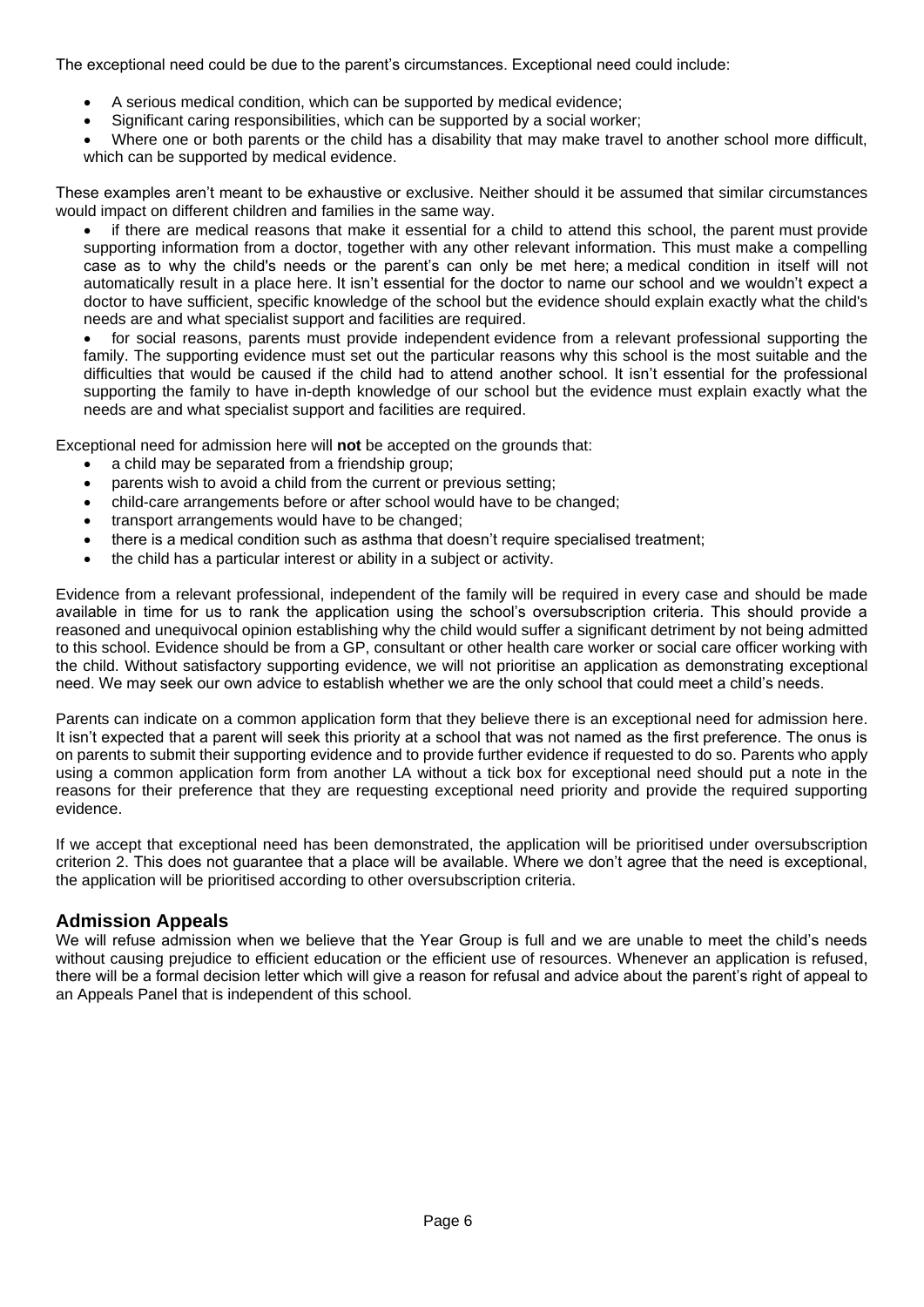## **Deferring Admission into Reception**

| Child's fifth birthday         | Parent can defer admission or child can attend part-time until<br>the start of term in                                                                                                    |
|--------------------------------|-------------------------------------------------------------------------------------------------------------------------------------------------------------------------------------------|
| 1 September – 31 December 2020 | January 2021                                                                                                                                                                              |
| 1 January - 31 March 2021      | January 2021<br>OR April 2021                                                                                                                                                             |
| 1 April – 31 August 2021       | January 2021<br>OR April 2021<br>OR September 2021 by making a fresh application for a Year 1<br>place (June 2021) or making a fresh normal round application for<br>Reception in 2021-22 |

## **Contacts for Further Information**

| <b>Devon School Admissions Service</b>                                      |
|-----------------------------------------------------------------------------|
| 0345 155 1019 admissions@devon.gov.uk                                       |
| Devon County Council policies, information and admissions application forms |
| devon.cc/admissionarrangements and devon.cc/admissions                      |
| <b>Clerk to the Independent School Admissions Appeals</b>                   |
| 0345 155 1019 devon.cc/appeals                                              |
| <b>Devon Education Transport Team</b>                                       |
| 0345 155 1019 devon.cc/schooltransport                                      |
| <b>Children's Education Advisory Service - advice for service families</b>  |
| 01980 618244 DCYP-CEAS-Enquiries@mod.gov.uk                                 |
| The Department for Education (DfE)                                          |
| 0870 000 2288 www.education.gov.uk                                          |
| <b>Office of the Schools Adjudicator</b>                                    |
| 01325 735303 www.education.gov.uk/schoolsadjudicator                        |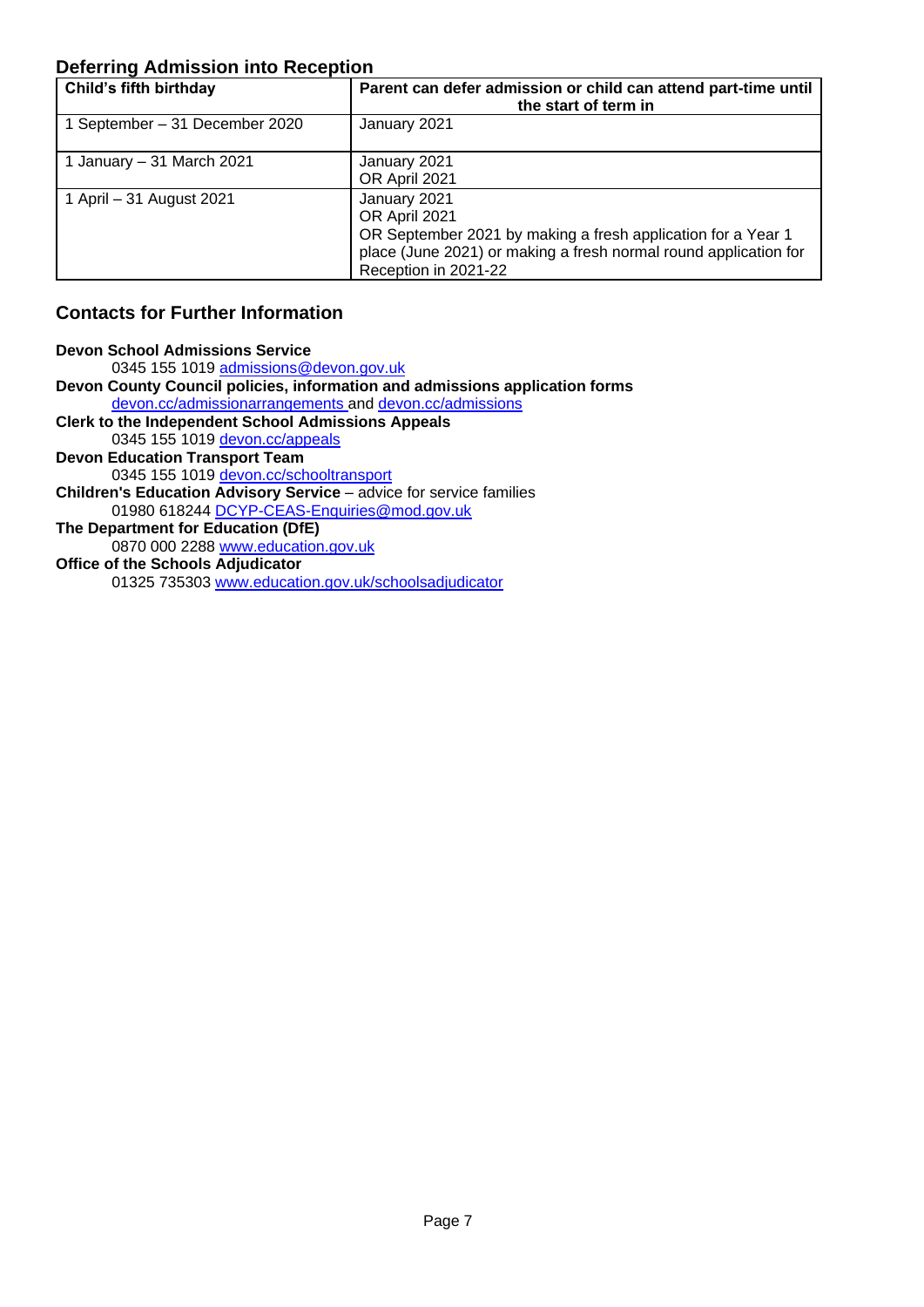<span id="page-7-0"></span>

| Admissions<br>authority                     | This is the body responsible for proposing, consulting on and determining the admissions<br>policy and also for reaching decisions about offering or refusing applications.                                                                                                                                                                                                                                                                                                                                                                                                                                                                                                                                                                                                                                                                                                    |
|---------------------------------------------|--------------------------------------------------------------------------------------------------------------------------------------------------------------------------------------------------------------------------------------------------------------------------------------------------------------------------------------------------------------------------------------------------------------------------------------------------------------------------------------------------------------------------------------------------------------------------------------------------------------------------------------------------------------------------------------------------------------------------------------------------------------------------------------------------------------------------------------------------------------------------------|
| <b>Admission Number</b><br>or AN            | This is the equivalent of the Published Admission Number for Years 1 to 6. It indicates the<br>number of places available in the Year Group. It will often be the same as the PAN originally<br>determined for that Year Group when it was Reception. It may be increased or decreased<br>where the amount of accommodation has changed or because of reorganisation in the<br>school.                                                                                                                                                                                                                                                                                                                                                                                                                                                                                         |
| Appeals                                     | Where we have to refuse admission, most refusals will be because we believe it would<br>"prejudice the provision of efficient education or the efficient use of resources". This is the<br>principal justification under the School Standards and Framework Act 1998 for refusing<br>admission. If we refuse admission, it will be in writing, there will be the right of appeal to an<br>Independent Appeals Panel and to a place on a waiting list. If an application for admission is<br>unsuccessful, parents have a statutory right of appeal to a panel which is independent of the<br>school. Appeal papers will either be sent with the refusal letter or can be requested from the<br>LA. Parents have at least 20 school days to return the papers, together with any supporting<br>evidence. (Papers can be submitted earlier than 20 days if a parent chooses to). |
|                                             | An appeal for a place in Reception, Year 1 or Year 2 may be subject to Key Stage 1 or Infant<br>Class Size Legislation. This is a more limited process which reviews the original decision to<br>refuse admission rather than an appeal against the refusal in the light of additional<br>circumstances. The Panel will decide whether an additional child would breach the legal<br>maximum of 30 children in a Key Stage 1 class with one teacher, whether our policy and<br>those of the LA are lawful and have been applied correctly and whether it was a reasonable<br>decision to refuse the application in the circumstances we knew about at that time the original<br>decision to refuse was made. There are very limited exceptions which would allow a school<br>to exceed 30 children in a Key Stage 1 class.                                                     |
|                                             | The Clerk to the Independent Appeals Panel will give at least 10 days' notice of the appeal<br>date. Parents will also be told when to submit any further information to be considered.<br>Parents will receive evidence from us before the appeal hearing. After appeals are heard,<br>decision letters should be sent within 5 school days; notice of the decision is available by<br>telephone to the Appeals Clerk before then.                                                                                                                                                                                                                                                                                                                                                                                                                                            |
|                                             | Appeals at the normal round of admissions to Reception will be heard within 40 school days<br>of the deadline for lodging appeals. Where the application was not made in time for a decision<br>to be made on the national offer date, they will be heard within that 40 day period or, if that is<br>not possible, within 30 days of the appeal being lodged. In-year admission appeals must be<br>heard within 30 school days of the appeal being lodged.                                                                                                                                                                                                                                                                                                                                                                                                                    |
| Application                                 | For normal round admissions, applications are considered to have been made on the national<br>closing date of 15 January or the date when the application was submitted or amended with<br>new information if later. In-year applications are considered to have been made on the date<br>they are received. This must include any supporting evidence that is required - for example<br>a new address or evidence of a child's in Care status.                                                                                                                                                                                                                                                                                                                                                                                                                                |
|                                             | It is a parent's responsibility to make sure that the admissions authority or LA is informed<br>about changes to circumstances and eligibility for priority if, for instance, a sibling is taken<br>onto our roll after the closing date or the home address changes.                                                                                                                                                                                                                                                                                                                                                                                                                                                                                                                                                                                                          |
| <b>Catchment Area</b>                       | Many schools operate a catchment area. This is the geographical area that this school is<br>primarily intended to serve. There is a higher admissions priority for children who live in it.<br>Children living in a residential property split by the boundary line will be considered to be<br>living within the catchment area. The boundary line will then be reviewed for future applicants                                                                                                                                                                                                                                                                                                                                                                                                                                                                                |
| Children formerly in<br>Care (Looked After) | These children were looked after until they were adopted (see the Adoption and Children Act<br>2002 section 46) or made the subject of a child arrangements order or a special guardianship<br>order (Children Act section 14A). Child arrangements orders are defined in s.8 of the Children                                                                                                                                                                                                                                                                                                                                                                                                                                                                                                                                                                                  |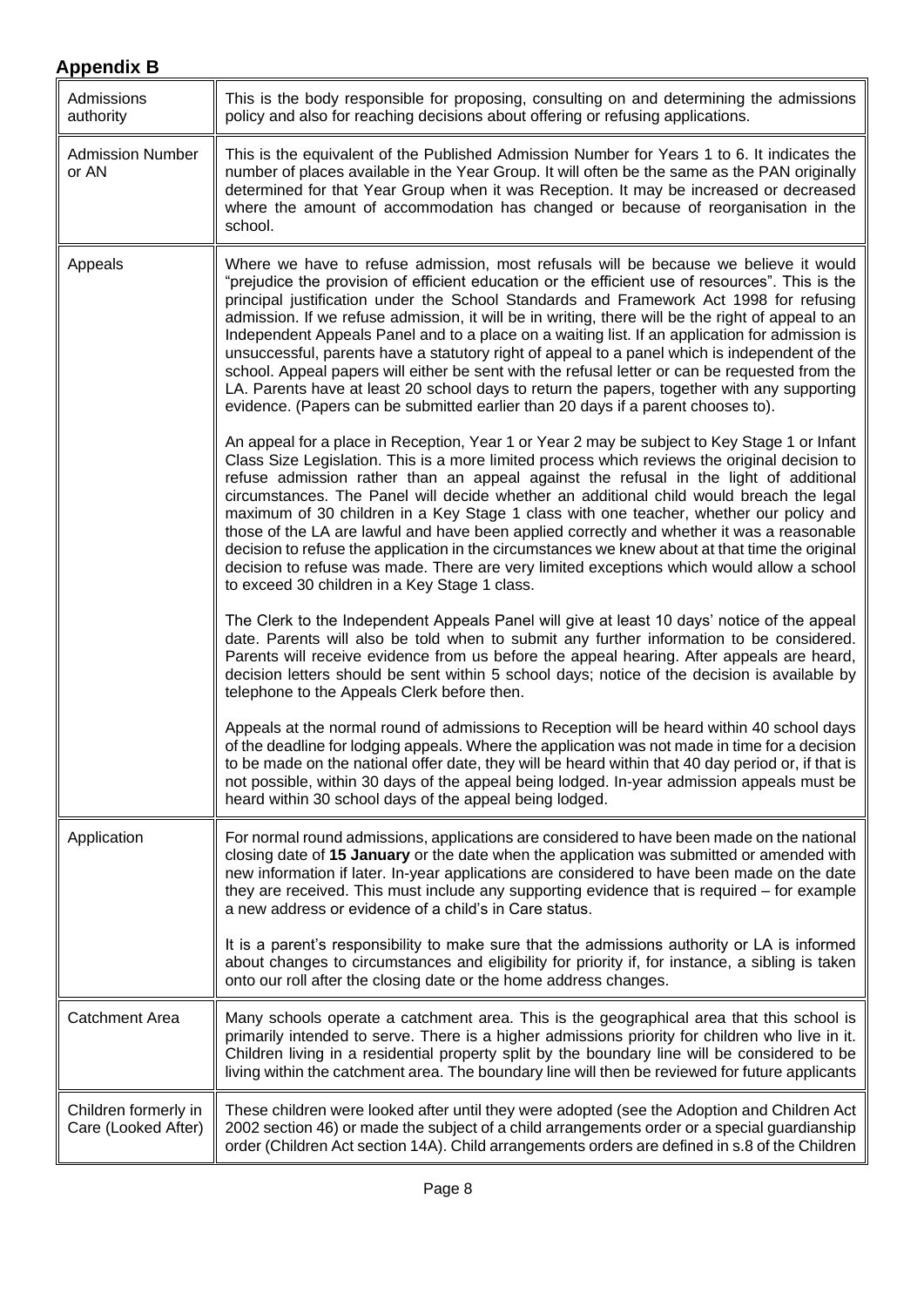<span id="page-8-1"></span><span id="page-8-0"></span>

|                                                         | Act 1989, as amended by s.12 of the Children and Families Act 2014.                                                                                                                                                                                                                                                                                                                                                                                                                                                                       |
|---------------------------------------------------------|-------------------------------------------------------------------------------------------------------------------------------------------------------------------------------------------------------------------------------------------------------------------------------------------------------------------------------------------------------------------------------------------------------------------------------------------------------------------------------------------------------------------------------------------|
| Chronological Year<br>Group                             | This is the group of children usually taught together according to their date of birth. Children<br>born between 1 September and 31 August have the same chronological Year Group.                                                                                                                                                                                                                                                                                                                                                        |
| Common<br><b>Application Form</b>                       | This is the name for the application form provided by the LA. They must be used for any<br>normal round admissions application. The form provided by the LA where the child lives must<br>be used, regardless of where the school is. For In-Year applications to Devon schools,<br>parents of all children can apply via the Devon Admissions Team (see D-CAF, D-CAF1 AND<br>D-CAF6 below).                                                                                                                                              |
| <b>Compulsory School</b><br>Age                         | Children reach compulsory school age on the prescribed day following their 5th birthday (or<br>on their fifth birthday if it falls on a prescribed day). The prescribed days are 31 August, 31<br>December and 31 March.                                                                                                                                                                                                                                                                                                                  |
| <b>General Data</b><br>Protection<br><b>Regulations</b> | Where one parent seeks information about an application for admission or to locate a child,<br>we will seek a view from the LA about what information should be made available. The priority<br>will be to safeguard the child and immediate family. Unless it is established that the non-<br>resident parent may not lawfully receive information about the child, the following information<br>will be shared: the preferences expressed, the date of the application, name of the applicant<br>and the outcomes of those preferences. |
| D-CAF,<br>D-CAF1 and<br>D-CAF6                          | The D-CAF is Devon's common application form for In-Year admissions, enabling a parent<br>to name up to 3 schools.                                                                                                                                                                                                                                                                                                                                                                                                                        |
|                                                         | The D-CAF1 is Devon's common application form for normal round applications for primary<br>and infant schools, enabling a parent to name up to 3 schools.                                                                                                                                                                                                                                                                                                                                                                                 |
|                                                         | The D-CAF6 is Devon's common application form for In-Year admissions, available only in<br>school and provided to a parent where the school is able to confirm a place direct with a<br>parent in certain circumstances. Where a parent visits the school, we may invite the parent<br>to complete a D-CAF6 instead of a D-CAF in cases where:<br>a child moves into the area and<br>$\bullet$                                                                                                                                            |
|                                                         | the parent only intends to apply for a place here and at no other school, and<br>the child does not have an EHCP, and<br>the child has not been Permanently Excluded from a school, and<br>the parent is not in dispute with another person with parental responsibility over<br>residence or school admissions, and<br>we have a confirmed vacancy in the relevant Year Group,                                                                                                                                                           |
|                                                         | This serves as a school application form and allows for children to start here as soon as<br>possible when they are new to the area. If the child already has a school place locally, the<br>application must be made on the D-CAF and admission would normally be at the beginning<br>of the next term. A formal decision letter will follow from the Devon Admissions Team in all<br>cases.                                                                                                                                             |
| Deferred Admission                                      | Places for normal round admission here are offered for full-time admission at the beginning<br>of the September term after the fourth birthday. That is before children reach compulsory<br>schooling age.                                                                                                                                                                                                                                                                                                                                |
|                                                         | Deferred admission is where a child puts off admission into a Reception class until later in<br>the same academic year until the start of the term after the fifth birthday. All parents have a<br>right to defer the date their child is admitted, or to take the place up part-time, until the child<br>reaches compulsory schooling age.                                                                                                                                                                                               |
|                                                         | Provided a parent informs us that the place is to be deferred to the beginning of the spring or<br>summer term, it will be held open until then. Places can be deferred beyond the start of the<br>spring term or the summer term, depending on the child's birthdate. Please see the table<br>above                                                                                                                                                                                                                                      |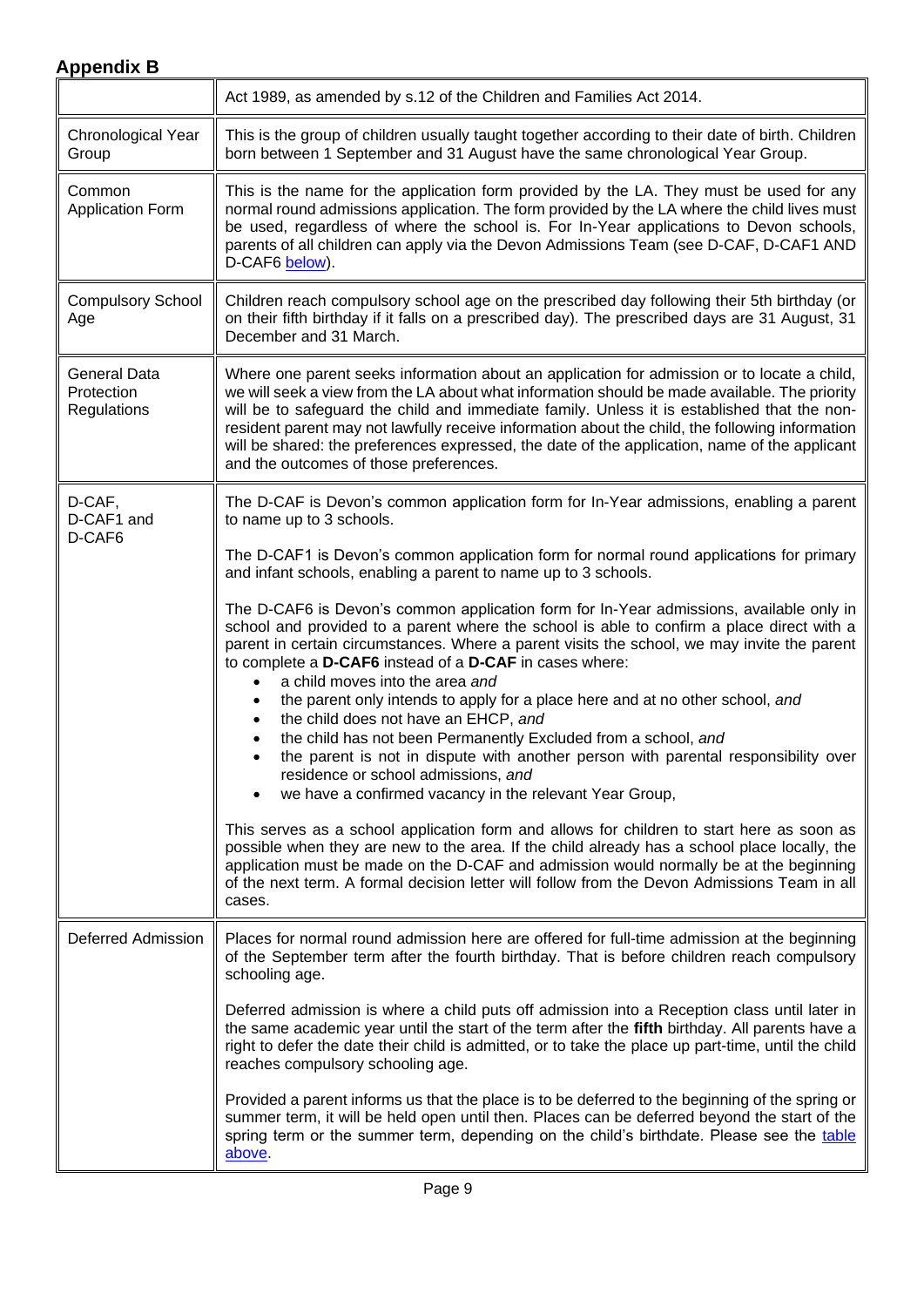<span id="page-9-0"></span>

| <b>Appendix B</b>              |                                                                                                                                                                                                                                                                                                                                                                                                                                                                                                                                                                                                                                                                                                                                                                                                                                                                                                                                                                          |  |
|--------------------------------|--------------------------------------------------------------------------------------------------------------------------------------------------------------------------------------------------------------------------------------------------------------------------------------------------------------------------------------------------------------------------------------------------------------------------------------------------------------------------------------------------------------------------------------------------------------------------------------------------------------------------------------------------------------------------------------------------------------------------------------------------------------------------------------------------------------------------------------------------------------------------------------------------------------------------------------------------------------------------|--|
|                                | We encourage parents to discuss deferred or part-time admission with us and any other<br>professionals working with them.                                                                                                                                                                                                                                                                                                                                                                                                                                                                                                                                                                                                                                                                                                                                                                                                                                                |  |
| Delayed Admission              | Delayed admission is where a summer-born child delays admission into a Reception class<br>until the start of the September after the fifth birthday and not the September after the fourth<br>birthday. This means admission would be out of the normal or chronological age group. A<br>summer-born child is one whose birthday is between 1 April and 31 August.                                                                                                                                                                                                                                                                                                                                                                                                                                                                                                                                                                                                       |  |
|                                | Parents of summer-born children can request that admission to Reception is delayed to the<br>following academic year - the start of the next September term will be when the child reaches<br>compulsory schooling age. We invite parents to visit the school so that we can explain the<br>provision that is on offer to children in our Reception class, how it is tailored to meet the needs<br>of the youngest children and how their needs will be met as they move through the school.<br>This is an opportunity to discuss any concerns parents have about the child's readiness for<br>school. Children in Reception and in an Early Years setting all receive the Early Years<br>Foundation Stage curriculum which is largely play-based learning.                                                                                                                                                                                                              |  |
|                                | As with any request for admission outside a child's normal age group, the admissions<br>authority will have two decisions to make:<br>1. it must first decide on the age group the child should be admitted to<br>2. it then decides whether a place can be offered in that age group.                                                                                                                                                                                                                                                                                                                                                                                                                                                                                                                                                                                                                                                                                   |  |
|                                | It can be difficult to reach a decision about the appropriate age group for a child more than a<br>year in advance of admission as it will not be easy to assess how the child will develop in that<br>time. Therefore, it will be helpful for parents to provide as much information on the child as<br>possible, particularly with any relevant professional social or medical evidence.                                                                                                                                                                                                                                                                                                                                                                                                                                                                                                                                                                               |  |
|                                | The process for this school within the Devon County Council area is that the parent is<br>encouraged to make an application for the child's normal age group at the usual time and<br>make a request for delayed admission at the same time. This enables school admissions<br>authorities to reach a decision on age group before the national offer day. If the request is<br>agreed, the application can be withdrawn by the parent before a place is offered and the<br>parent will then make a fresh application in the next normal admissions round. If the request<br>is refused, it is for the parent to decide whether to continue with an application for the normal<br>age group OR to withdraw from that process and make an in-year application for admission<br>to Year One for the following September. It may be that the admissions authority for another<br>school agrees to delayed admission there, in which case the parent may pursue that option. |  |
|                                | In reaching a decision, we will consider the circumstances of the case as it would with any<br>request for admission outside the normal age group. Our decision will be made in the best<br>interests of the child and will be set out in writing for the parent. We recognise, along with the<br>Department for Education, that requests for delayed admission to Reception differ from other<br>requests for admission outside the normal age group as it is only in these circumstances that<br>a child is being admitted to school for the first time. Delayed admission is not an opportunity<br>for a child to retake the Reception year or an additional opportunity to seek admission here. <sup>5</sup>                                                                                                                                                                                                                                                         |  |
|                                | There is no right of appeal if a parent is offered a place but it is not in the year group they<br>would like. They may make a complaint through the school's complaints procedure if they are<br>unhappy with a decision.                                                                                                                                                                                                                                                                                                                                                                                                                                                                                                                                                                                                                                                                                                                                               |  |
| <b>Distance</b><br>measurement | We receive additional admissions support from the Devon Schools Admissions Team<br>including distance measurement. This is based on Devon LA's Geographical Information<br>System, an electronic mapping system. Should this arrangement not be renewed, alternative<br>provision will be made to measure using an equivalent system.                                                                                                                                                                                                                                                                                                                                                                                                                                                                                                                                                                                                                                    |  |

<sup>5</sup> Requests for delayed admission will not be considered where a child has attended in any school Reception class for more than a half-term. This allows time for parents who are unsure about a child's readiness for school to try Reception. After half a term in school, we consider that a parent has taken up the child's offer of admission into school and we would not agree to delayed admission.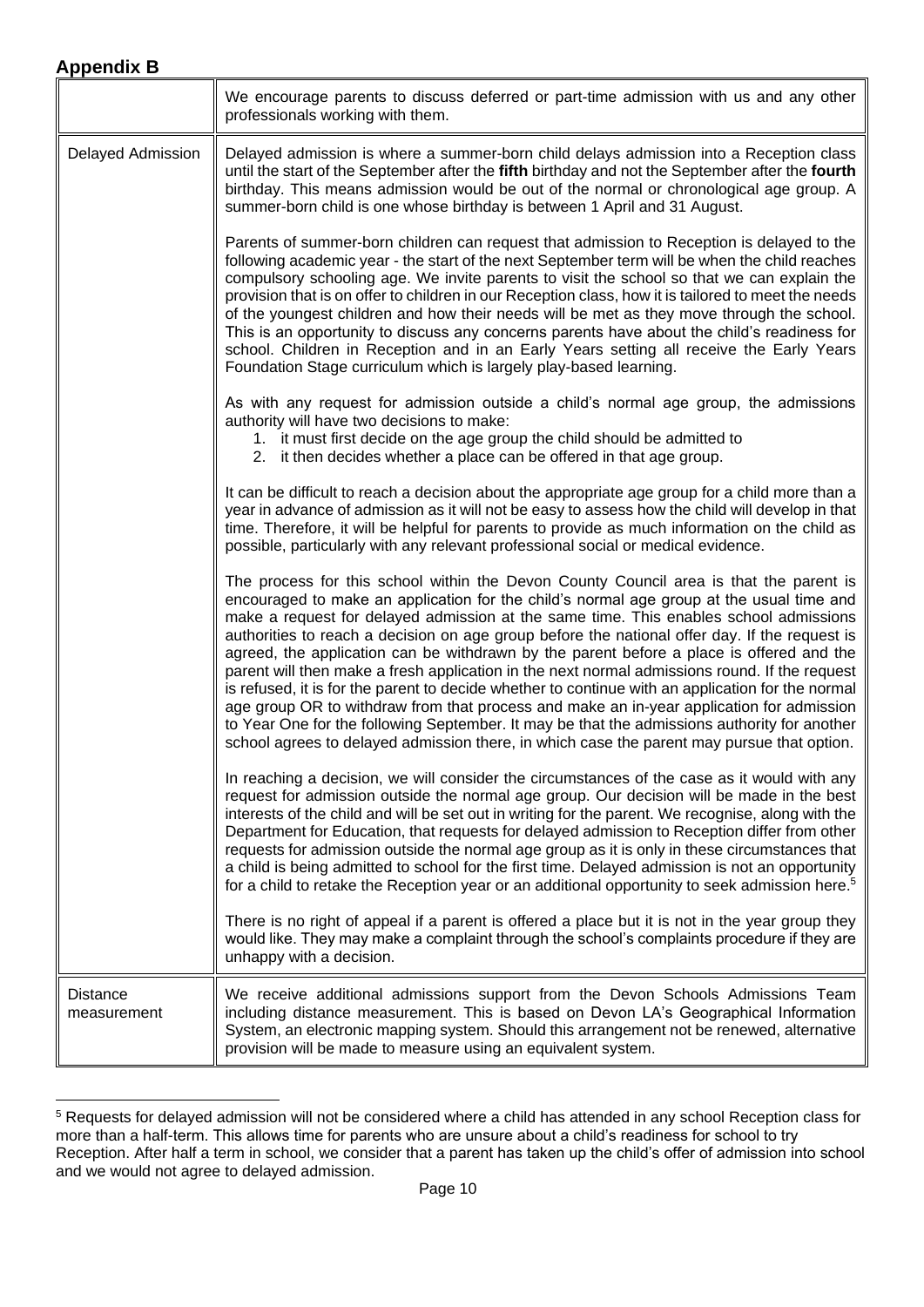<span id="page-10-0"></span>

| Documentary<br>evidence               | Once a place has been offered to a child, we may ask for evidence of identity – usually a<br>short birth certificate. This may not be necessary where the child has been on roll at another<br>school in England which can confirm that evidence has been seen at that school. The LA may<br>also request evidence that a child's address is genuine or that the person who made an<br>application for admission was legally permitted to do so.                                                                                                                                                                                                                                                                                                                                             |
|---------------------------------------|----------------------------------------------------------------------------------------------------------------------------------------------------------------------------------------------------------------------------------------------------------------------------------------------------------------------------------------------------------------------------------------------------------------------------------------------------------------------------------------------------------------------------------------------------------------------------------------------------------------------------------------------------------------------------------------------------------------------------------------------------------------------------------------------|
| Education, Health<br>and Care Plans   | An Education, Health and Care Plan is a formal document issued by the Local Authority<br>describing a child's additional needs and how they will be provided for in a school. Any child<br>whose Education, Health and Care Plan names this school will be admitted. This will reduce<br>the number of places available to other children accordingly. For In-Year admissions, the<br>child will be admitted whether or not we have reached the PAN or other Admission Number<br>for the Year Group.                                                                                                                                                                                                                                                                                         |
| Education<br>Transport                | Parents should consider how their child will get to school for the whole of their time on roll.<br>Parents are advised not to rely on lifts, car shares or public service vehicles always being<br>available. Supported transport is provided by the LA for Devon-resident children attending<br>schools that are the catchment school for the home address or the closest available when<br>the parent could apply or, for Children in Care, the closest available Good or Outstanding<br>school, as rated by Ofsted. The home address must be further than a walking distance of two<br>miles. Applications for transport should be made direct to the LA where a child lives. Our<br>admissions straight-line measurement policy does not apply to Devon's school transport<br>decisions. |
|                                       | It is possible that this is the closest available school for admissions purposes, using straight-<br>line measurement, but not the closest school for the purposes of entitlement to free school<br>transport from the LA. Parents who rely on free transport are strongly advised to check<br>whether there is an entitlement with the Education Transport Team before accepting a school<br>place.                                                                                                                                                                                                                                                                                                                                                                                         |
| Equally ranked<br>preference scheme   | Parents can express a preference for one, two or three schools. They should be named in<br>the order the parent would most like a place to be provided. It might be possible for each<br>school to offer a place. If that happens, a place will only be offered at whichever of the schools<br>that could offer a place the parent ranked highest. So, if places are available at School 1 and<br>School 3, a place will be offered at School 1 only. Equally ranked preference schemes are a<br>legal requirement which enable parents to apply for the school they prefer without risking<br>admission to the closest school or a catchment school.                                                                                                                                        |
| Extended schooling                    | Further information on services beyond the normal school day is available from the school<br>office.                                                                                                                                                                                                                                                                                                                                                                                                                                                                                                                                                                                                                                                                                         |
| <b>Fair Access</b><br>Protocol        | All LAs are legally required to operate a Fair Access Protocol across their area and schools<br>must take part in the Protocol. This ensures that children who are vulnerable and unable to<br>access an appropriate school place under the standard In-Year admission arrangements for<br>the area have an admissions safety net. This may mean that a child is admitted here even<br>though the school is full and other children have been refused admission. It is possible that<br>we would have refused the application for admission but then be required to admit the child<br>under this Protocol.                                                                                                                                                                                  |
| Faith<br>oversubscription<br>criteria | Schools designated with a religious character may give additional priority for admission where<br>faith criteria are met by an applicant. This school does not have a designated religious<br>character.                                                                                                                                                                                                                                                                                                                                                                                                                                                                                                                                                                                     |
| Fees and charges                      | There is no charge for applying for a place here, for admission itself or for the provision of<br>education. We will not request donations before or during the admissions process and any<br>donations made to the school following admission are entirely voluntary. No activities such<br>as school visits are compulsory. A policy on charging for activities is available on request from<br>the school office.                                                                                                                                                                                                                                                                                                                                                                         |
| <b>Home Address</b>                   | Places are offered here on the basis of where the child will attend school, not necessarily                                                                                                                                                                                                                                                                                                                                                                                                                                                                                                                                                                                                                                                                                                  |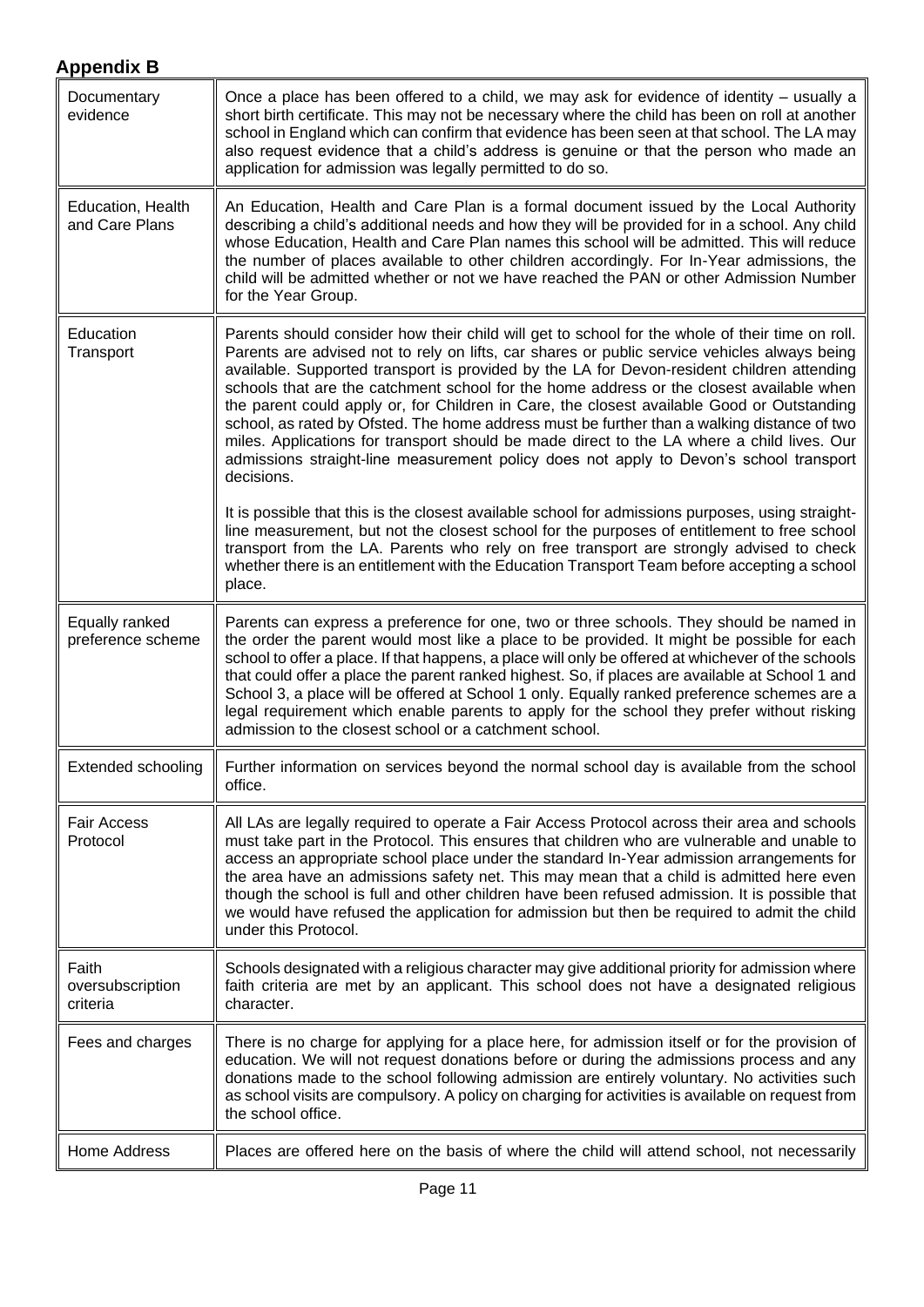<span id="page-11-1"></span><span id="page-11-0"></span>

|                                       | where they live when the application is made. If we have vacancies then it doesn't matter<br>whether or not the home address is in our catchment- though we will only offer places to a<br>child who will be living close enough to the school to attend on a daily basis.<br>The home address is where a child normally lives. Where a child lives with parents with<br>shared parental responsibility, each for part of a week, the home address is determined using<br>a joint declaration from the parents which may set out the pattern of residence. The address<br>used will be the address from which the child attends school on the majority of mornings in a<br>normal school week. |
|---------------------------------------|------------------------------------------------------------------------------------------------------------------------------------------------------------------------------------------------------------------------------------------------------------------------------------------------------------------------------------------------------------------------------------------------------------------------------------------------------------------------------------------------------------------------------------------------------------------------------------------------------------------------------------------------------------------------------------------------|
|                                       | If no declaration is received, the home address will be the address at which the child is<br>registered with a GP. If this is not possible, any other evidence provided by parents will also<br>be considered in reaching a decision on the home address for admissions purposes. This<br>may be necessary where parents don't agree on the child's home address. Parents are urged<br>to reach agreement or seek a Specific Issues Order from a court to decide which parent<br>should or should not pursue an application. Where they do not, the admissions authority will<br>determine the home address.                                                                                   |
|                                       | Where we ask for evidence of a new address from which a child would attend school, this<br>would often be written confirmation of a house purchase or a formal tenancy agreement. We<br>recognise that some families may be unable to provide this. Parents who can't provide this<br>evidence should contact us or the LA. There is no intention to penalise families where there<br>is a genuine reason why evidence cannot be provided.                                                                                                                                                                                                                                                     |
| Home-School<br>Agreement              | Admission to school is not conditional on signing a home-school agreement. However, we<br>will ask parents to agree with our Home-School Agreement after children have been offered<br>a place as we believe this is a positive way of promoting greater involvement in a child's<br>education.                                                                                                                                                                                                                                                                                                                                                                                                |
| In-Year admissions                    | This is where a child joins the school at any time after the normal round, the first opportunity<br>for admission to Reception.                                                                                                                                                                                                                                                                                                                                                                                                                                                                                                                                                                |
| Key Stage 1 class<br>size legislation | This limits the number of children in a Reception, Year 1 or Year 2 class (or a class where<br>the majority of children are aged 5, 6 or 7 years) to 30 children for each teacher. There are a<br>number of permitted exceptions to this limit. Being an exception to Key Stage 1 class size<br>legislation is not a guarantee of admission as there may still be insufficient space in the<br>classroom to admit another child.                                                                                                                                                                                                                                                               |
| <b>Linked School</b>                  | A school which works with another to develop curriculum links and to ease transition for pupils<br>from primary school to secondary school. Sometimes called a feeder school. Feeder or linked<br>school priority is not a guarantee of admission.                                                                                                                                                                                                                                                                                                                                                                                                                                             |
| <b>Looked After</b><br>Children       | These children are Looked After by or provided with accommodation in the exercise of its<br>functions (see the Children Act 1989 section 22(1)) by a local authority.                                                                                                                                                                                                                                                                                                                                                                                                                                                                                                                          |
| Member of staff                       | This will be any salaried person employed at this school when the application is made. Where<br>the duties of a member of staff are undertaken at different schools in a federation or chain of<br>schools, there will be admissions priority only at one school. This will be at the member of<br>staff's base school. Where that can't be identified, priority will be at the school where he or<br>she expects to work for the majority of the time in the current academic year.                                                                                                                                                                                                           |
| Multiple birth<br>siblings            | Where applications are received from families with multiple birth siblings (twins, triplets, etc.),<br>every effort will be made to allocate places here, including offering admission above PAN<br>wherever possible. This recognises the exceptional nature of the emotional bonds between<br>multiple birth siblings. Where that is not possible, parents will be invited to decide which of<br>the children should be allocated the available place(s) or seek admission to an alternative<br>school with sufficient vacancies to accommodate both or all of the multiple birth siblings.                                                                                                  |
|                                       | Where we don't have sufficient space to admit all of the multiple birth siblings and one or<br>more is refused admission, we don't consider that we would be obliging the children to attend                                                                                                                                                                                                                                                                                                                                                                                                                                                                                                   |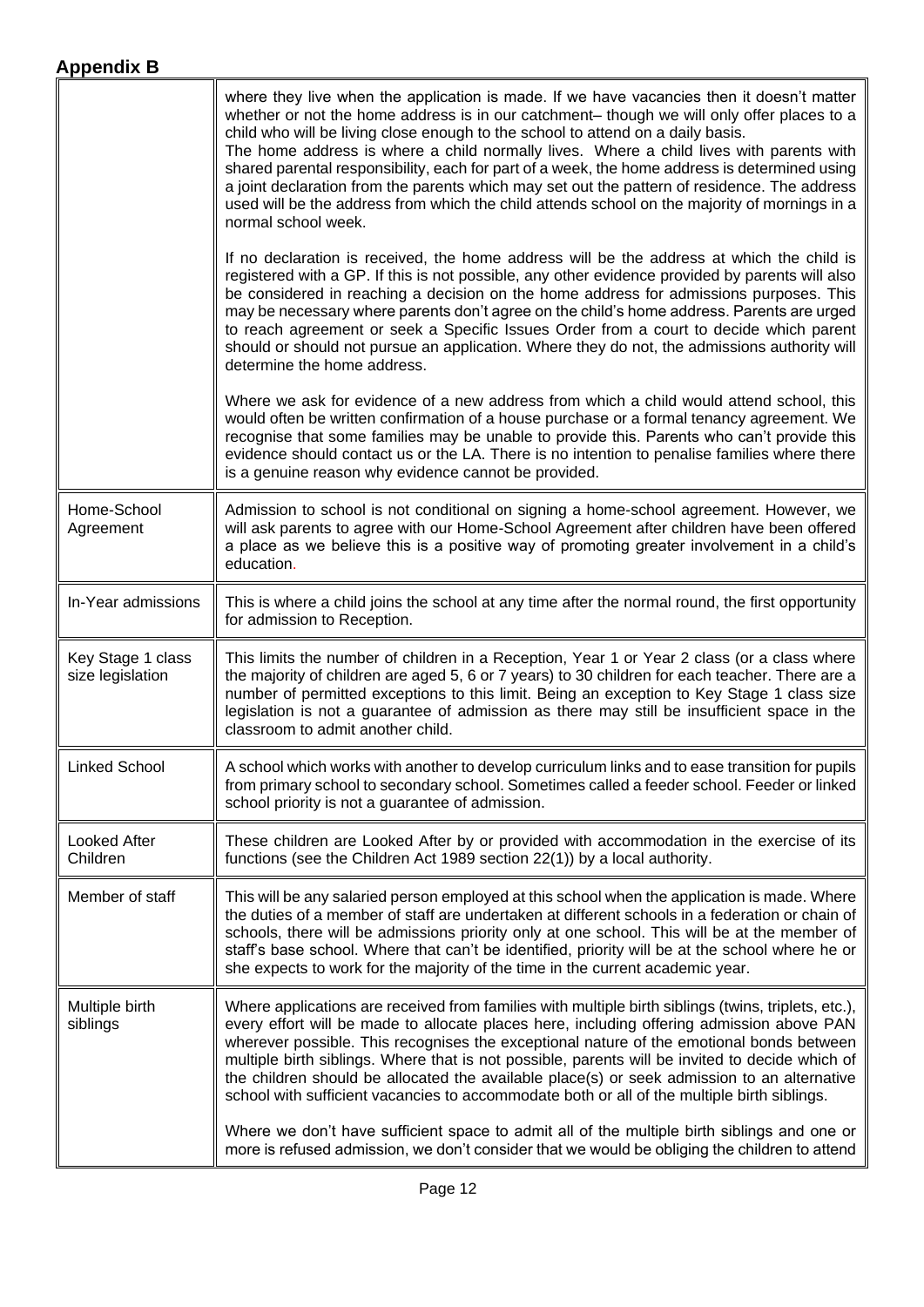|                                    | different schools. It is the parent's responsibility to decide not to place the children in another<br>school that does have sufficient room.<br>Random allocation will not be applied to multiple birth siblings (twins and triplets etc.) from<br>the same family tied for the final place. We will admit them all, as permitted by the infant class<br>size rules and exceed our AN.                                                                                                                                                                                                                                                                                                                                                                                                                                                                                         |
|------------------------------------|---------------------------------------------------------------------------------------------------------------------------------------------------------------------------------------------------------------------------------------------------------------------------------------------------------------------------------------------------------------------------------------------------------------------------------------------------------------------------------------------------------------------------------------------------------------------------------------------------------------------------------------------------------------------------------------------------------------------------------------------------------------------------------------------------------------------------------------------------------------------------------|
| Normal Round<br>Admissions         | This is where a child joins the school at the first opportunity for admission to the Year Group.<br>At this school it is at the beginning of September in Reception (even if the start is deferred<br>until later in the school year).                                                                                                                                                                                                                                                                                                                                                                                                                                                                                                                                                                                                                                          |
| Nurseries and pre-<br>schools      | While we work with local Early Years providers to make the transition into Reception as<br>smooth as possible, we do not give admissions priority for children at any setting. Parents of<br>all children must apply for admission to the school. There is no additional or lower priority for<br>children attending any particular setting. We welcome applications for children regardless of<br>where their Early Years provision has been.                                                                                                                                                                                                                                                                                                                                                                                                                                  |
| Objections to<br>admissions policy | Advice is available from the Office of the Schools Adjudicator on how to object to this policy.<br>Objections must be made by 15 May 2019.                                                                                                                                                                                                                                                                                                                                                                                                                                                                                                                                                                                                                                                                                                                                      |
| <b>Offers</b>                      | When a place is offered by the LA on our behalf, we will assume that it is accepted unless we<br>are told otherwise. We will contact parents after this to make admission arrangements - if a<br>parent doesn't confirm the place is required within two weeks of the offer letter, we or the LA<br>will contact the parent again. If there is no response within a week of that contact, the offer<br>may be withdrawn.                                                                                                                                                                                                                                                                                                                                                                                                                                                        |
|                                    | It is important that when we offer places to some and refuse others we do so fairly and<br>consistently. Where we have reason to believe that false or deliberately misleading<br>information has been provided we will reconsider the offer using correct information. We may<br>withdraw the offer if it would not have been made with the correct information, even if this is<br>after admission. Places are offered on the basis of the address from which the child will attend<br>school. Accurate information is particularly relevant for addresses. Where we believe it is<br>necessary, we will ask for evidence of a child's home address before admission. If a parent<br>believes that the child's address will change before admission, we must be informed. We will<br>require evidence of a new address where this would give a higher priority for admission. |
|                                    | Places will only be withdrawn if offered in error, if the parent has not responded to an offer<br>within a reasonable time or if the offer was obtained through a fraudulent or intentionally<br>misleading application which secured the offer of a place when the response would otherwise<br>have been a refusal.                                                                                                                                                                                                                                                                                                                                                                                                                                                                                                                                                            |
| Oversubscription<br>criteria       | Where the number of applications exceeds the number of places available in the Year Group<br>we will use our oversubscription criteria to prioritise applications. They are detailed in the key<br>information section above.                                                                                                                                                                                                                                                                                                                                                                                                                                                                                                                                                                                                                                                   |
| Parent                             | A parent is any person who has parental responsibility or care of the child. When we say<br>parent, we also mean carer or guardian. Where admission arrangements refer to parents this<br>can mean one parent or both. We may ask for evidence of parental responsibility where a<br>person is acting as a parent but does not hold formal parental responsibility.                                                                                                                                                                                                                                                                                                                                                                                                                                                                                                             |
|                                    | Sometimes there is a dispute between parents over which school a child should attend. When<br>we take decisions over admissions we will take into account imminent court hearings that<br>may have an impact on parental responsibility and living arrangements.                                                                                                                                                                                                                                                                                                                                                                                                                                                                                                                                                                                                                |
| Parental disputes                  | Occasionally parents may disagree on where the child should be educated. In these cases,<br>we will consider whether either parent has a lawful objection to the wish of the other parent<br>to transfer schools.                                                                                                                                                                                                                                                                                                                                                                                                                                                                                                                                                                                                                                                               |
| Part-time<br>attendance in         | Parents can choose to accept the offer of admission into Reception for part-time rather than<br>full-time attendance until the child is of compulsory school age. It is for the school to decide                                                                                                                                                                                                                                                                                                                                                                                                                                                                                                                                                                                                                                                                                |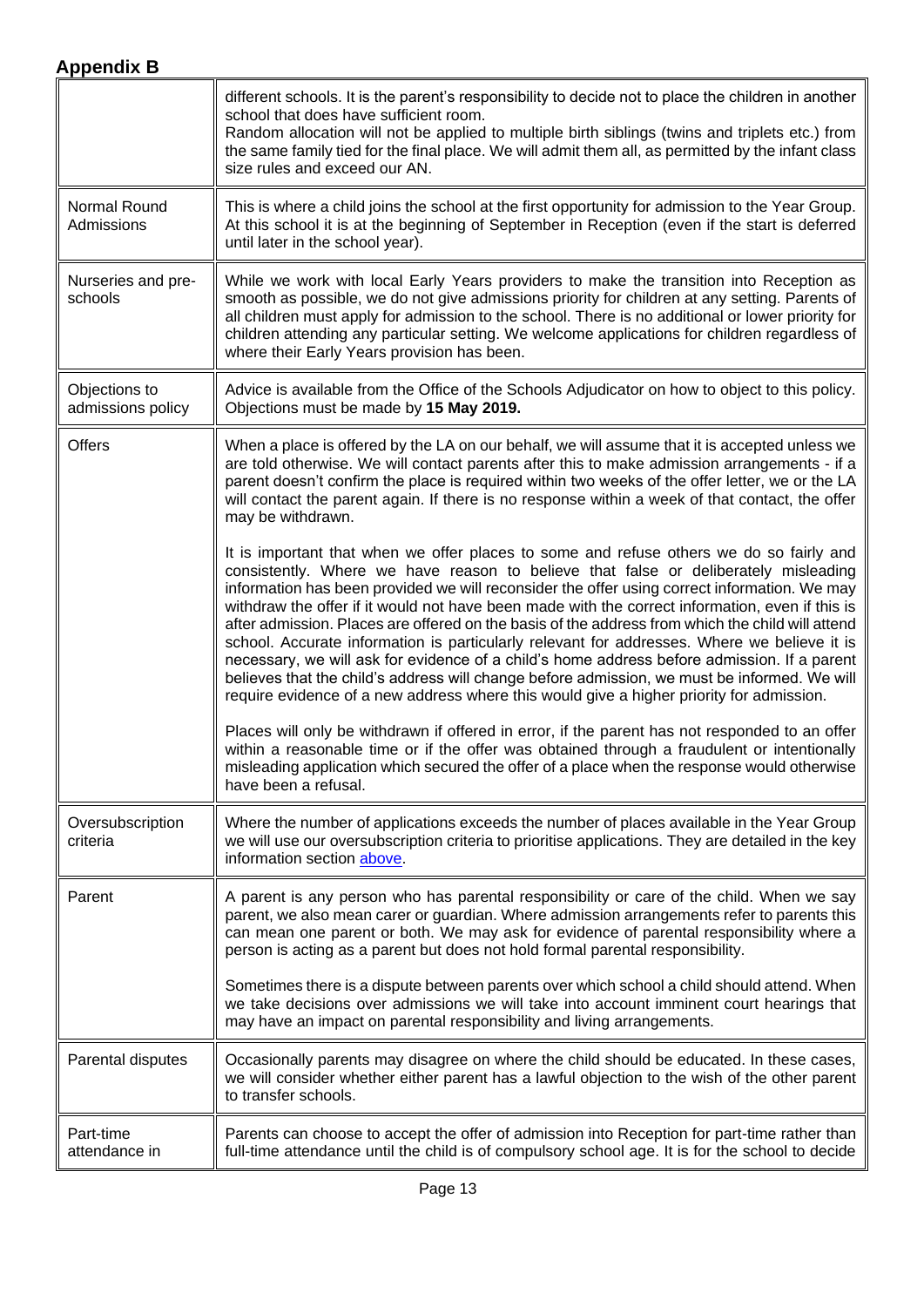<span id="page-13-2"></span><span id="page-13-1"></span><span id="page-13-0"></span>

| Reception                                                                      | what the part-time offer is and it is for the parent to decide whether to accept that part-time<br>offer, for attendance to be full-time or for the offer of a place to be declined. Details of our<br>part-time offer are available from the school office.                                                                                                                                                                                                                                                                                                                 |
|--------------------------------------------------------------------------------|------------------------------------------------------------------------------------------------------------------------------------------------------------------------------------------------------------------------------------------------------------------------------------------------------------------------------------------------------------------------------------------------------------------------------------------------------------------------------------------------------------------------------------------------------------------------------|
| Prejudice to<br>efficient education                                            | It is lawful to refuse admission where taking another child would cause a prejudice to "efficient"<br>education or the efficient use of resources" at this school. This is the point when we would<br>say the Year Group or the class is full. In most cases, prejudice would occur when the<br>Admission Number for the Year Group has been reached but it may also be when a class of<br>mixed Year Groups is full.                                                                                                                                                        |
| Published<br><b>Admission Number</b><br>or PAN<br>See also Admission<br>Number | This is the minimum number of places available at the school in Reception. In limited<br>circumstances, more will be admitted. It is calculated taking into account the physical capacity<br>of the school, the level of demand expected from local, in-area children and sensible, lawful<br>school organisation. Once we set this number, we won't refuse admission for applications<br>below the PAN. If there is unexpectedly high demand and we believe we could admit more<br>children, we will inform the LA and either increase the PAN or admit children above-PAN. |
| Service families                                                               | For children of UK service personnel and other Crown Servants we will consider a family<br>posted to the area as meeting residence criteria even if a home address has not been<br>identified and a unit address is used. Measurements for prioritisation purposes will be from<br>the front gate of the unit address. This requires written confirmation from the relevant<br>government department: the Ministry of Defence, the Foreign and Commonwealth Office or<br>Government Communications Headquarters.                                                             |
|                                                                                | We will consider in-year admissions for families of UK service personnel posted to a new area<br>and of crown servants returning to the country up to 16 school weeks in advance.                                                                                                                                                                                                                                                                                                                                                                                            |
|                                                                                | There is no additional admissions priority for children of service families. However, children<br>from families of UK service personnel are permitted exceptions to Key Stage 1 class size<br>legislation and are also recognised by Devon as being a vulnerable group of children within<br>the Fair Access Protocol.                                                                                                                                                                                                                                                       |
| Sibling                                                                        | 'Sibling' means a natural brother or sister, a half brother or sister, a legally adopted brother<br>or sister or half-brother or sister, a step brother or sister or other child living in the same<br>household as part of a single family unit at the date of their application for a place.                                                                                                                                                                                                                                                                               |
|                                                                                | A younger sibling who has been offered a place within the normal admissions round will be<br>considered as if he or she were on roll for the purposes of oversubscription priority where a<br>child seeks admission in-year.                                                                                                                                                                                                                                                                                                                                                 |
|                                                                                | Where we don't have sufficient space to admit a sibling of a child already attending here, and<br>one or more child is refused admission, we don't consider that it would be obliging the children<br>to attend different schools. It is the parent's responsibility to decide not to place the children<br>in another school that does have sufficient room.                                                                                                                                                                                                                |
| Supplementary<br>Information Form or<br><b>SIF</b>                             | A form in addition to the LA common application form. Some schools use SIFs to collect<br>information necessary to apply one or more of their oversubscription criteria.                                                                                                                                                                                                                                                                                                                                                                                                     |
|                                                                                | We ask parents to complete the <b>Exceptional Need SIF</b> where they are seeking priority on the<br>grounds of an exceptional need to attend this school. A copy can be found at the end of this<br>policy document.                                                                                                                                                                                                                                                                                                                                                        |
| Tie breaker                                                                    | To distinguish between children in a particular oversubscription criterion, priority will be<br>determined on the basis of distance between home and school. This is measured in a straight                                                                                                                                                                                                                                                                                                                                                                                  |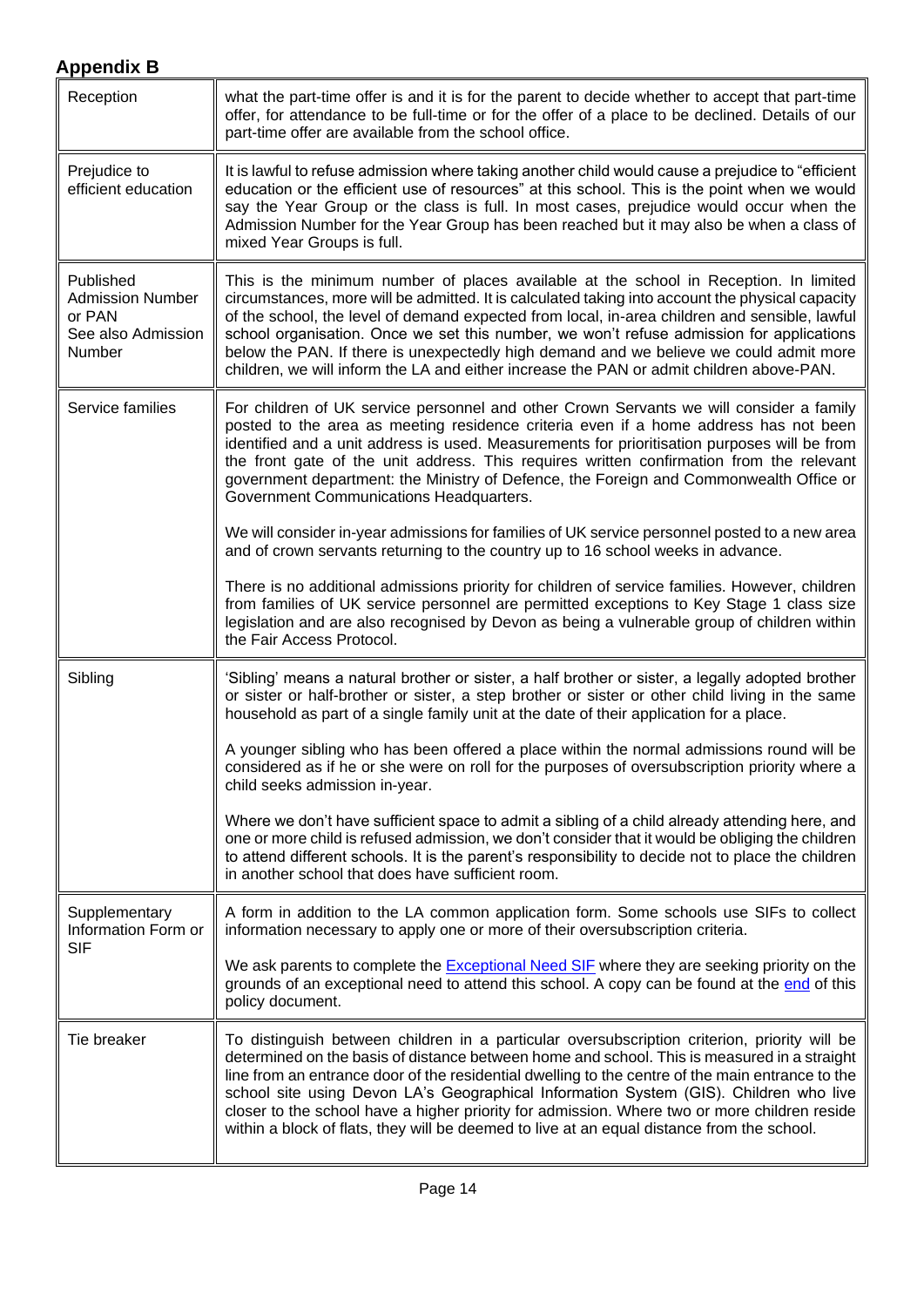<span id="page-14-0"></span>

|                      | If the tie-breaker above is not sufficient to distinguish between applicants in a particular<br>oversubscription criterion, there will be a random ballot. This will be undertaken by a person<br>independent of the school by the operation of an electronic list randomiser.                                                                                                                                                                                                                                                                            |
|----------------------|-----------------------------------------------------------------------------------------------------------------------------------------------------------------------------------------------------------------------------------------------------------------------------------------------------------------------------------------------------------------------------------------------------------------------------------------------------------------------------------------------------------------------------------------------------------|
|                      | Random allocation will not be applied to multiple birth siblings (twins and triplets etc.) from<br>the same family tied for the final place. We will admit them all, as permitted by the infant class<br>size rules and exceed our PAN.                                                                                                                                                                                                                                                                                                                   |
| Type of school       | This is a foundation school. Foundation schools are controlled by the local council and not<br>influenced by business or religious groups. They have more freedom to change the way they<br>do things than community schools. They still have to follow the same rules on admissions,<br>special educational needs and exclusions as other state-funded schools.                                                                                                                                                                                          |
| Uniform              | Children attending our school are expected to wear a uniform. Some of the items required<br>can be purchased from us and the rest from most retail outlets. Parents unable to purchase<br>items of uniform or equipment will not be penalised. We operate a scheme to assist families<br>in need.                                                                                                                                                                                                                                                         |
| <b>Waiting Lists</b> | We will operate a waiting list for each year group until the end of the academic year. This will<br>be maintained by us and shared with the LA. Our waiting lists will only contain the names of<br>children who have formally applied and been refused admission.                                                                                                                                                                                                                                                                                        |
|                      | Children's positions on the waiting list will be determined solely in accordance with the<br>oversubscription criteria. Positions will be reordered whenever anyone is added to or leaves<br>the waiting list. Therefore, a child's name can go up or down on the list. The length of time on<br>a waiting list does not affect a child's position. Parents must confirm they wish the child to<br>remain on the waiting list when requested to do so and must reapply at the end of the<br>academic year. This is to ensure the list is kept up to date. |

© the school and Devon County Council 2020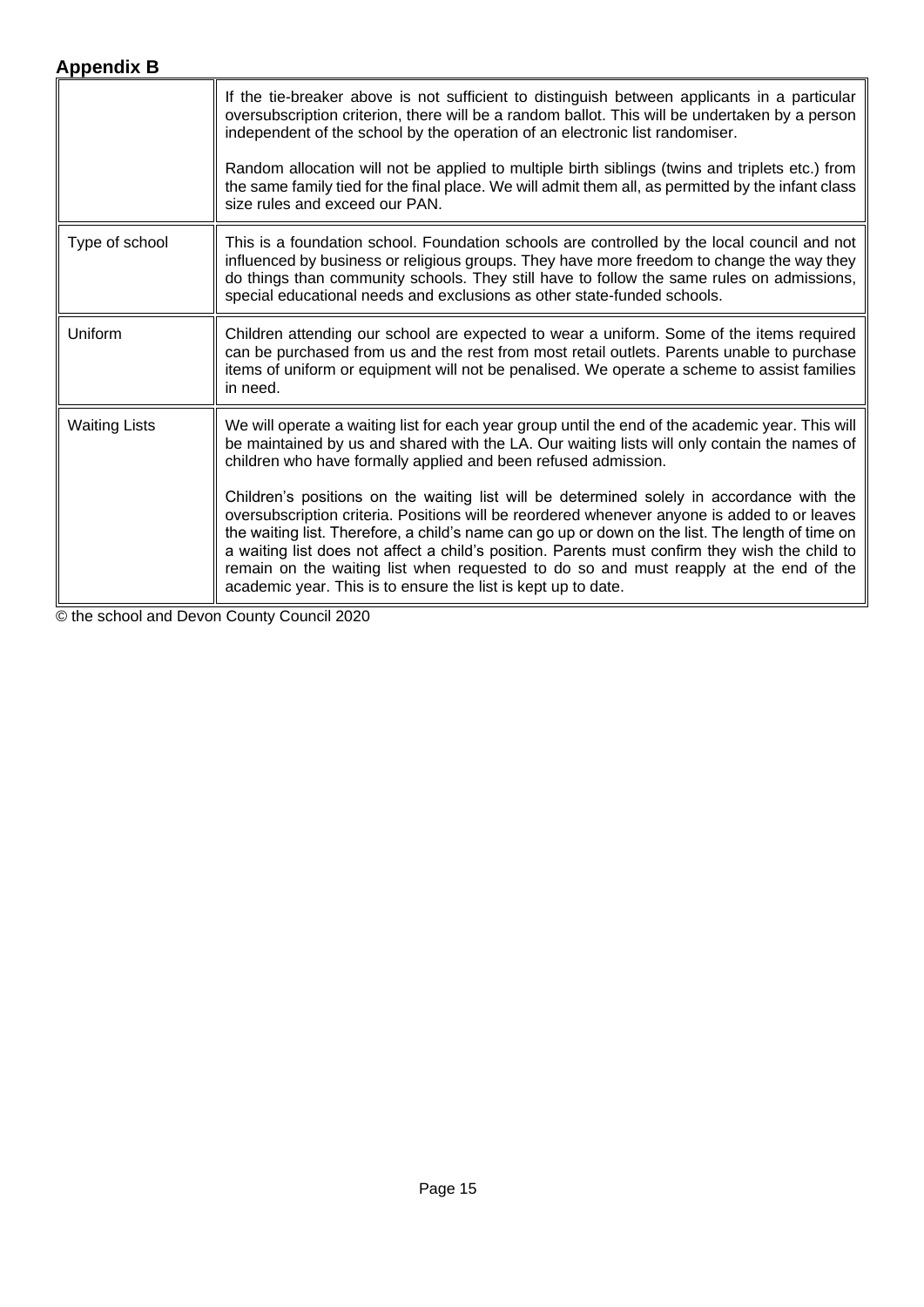<span id="page-15-0"></span>**Exceptional Social or Medical Need for Admission Supplementary Information Form 2020-21**



**To be completed only where a parent is seeking admissions priority on the grounds of exceptional need.**

Parents who wish to have an Exceptional Social or Medical Need considered with their application (criterion 2) must submit independent professional evidence which explains clearly why it is essential to attend the school and no other school.

- For a normal round entry into Year 7 in September 2020, the evidence should be submitted by the closing date for applications of 31 October 2019.
- For a normal round entry into Reception in September 2020, the evidence should be submitted by the closing date for applications of 15 January 2020.
- For a normal round entry into Year 3 of a Junior School in September 2020, the evidence should be submitted by the closing date for applications of 15 January 2020.

Evidence submitted after the closing date may mean the application is considered as late.

## **Parents must also complete a Local Authority Common Application Form**

(eg at [www.devon.gov.uk/admissionsonline\)](http://www.devon.gov.uk/admissionsonline)

• For an In-Year admission into any Year Group, the evidence should be submitted with the application.

**Parents must also complete a Devon Common Application Form** (eg at [www.devon.gov.uk/admissionsonline\)](http://www.devon.gov.uk/admisisonsonline)

**Please read the school admissions policy, including definitions, before completing this form. School policies can be found at** <http://devon.cc/schoolpolicy>**. Not all Devon schools prioritise applications with exceptional social or medical need.** 

| <b>PART A – to be completed by the parent</b>                                                                                    |          |
|----------------------------------------------------------------------------------------------------------------------------------|----------|
| <b>Full name of child</b>                                                                                                        |          |
| Date of Birth                                                                                                                    |          |
| School you are applying for                                                                                                      |          |
| Does this school give priority for                                                                                               |          |
| exceptional social or medical need?                                                                                              | Yes / No |
| Please tick the box below if you believe there is an exceptional social or medical need for your child to attend this<br>school. |          |

| Criterion 2 | Priority will next be given to children based on their exceptional medical or<br>social needs or those of their parents. |
|-------------|--------------------------------------------------------------------------------------------------------------------------|

## **Extract from the school's admissions arrangements:**

#### **Exceptional social or medical need:**

[This school gives] higher priority for children where there is an exceptional need to attend this school and not another school. The need must be specific to this school: a child may have very challenging circumstances that require additional support but if that support could also be provided at another school, there would be no exceptional need to attend **this** school. The exceptional need could be due to the parent's circumstances. Exceptional need could include:

- A serious medical condition, which can be supported by medical evidence;
- Significant caring responsibilities, which can be supported by a social worker;
- Where one or both parents or the child has a disability that may make travel to another school more difficult, which can be supported by medical evidence.

These examples aren't meant to be exhaustive or exclusive. Neither should it be assumed that similar circumstances would impact on different children and families in the same way.

• if there are medical reasons that make it essential for a child to attend this school, the parent must provide supporting information from a doctor, together with any other relevant information. This must make a compelling case as to why the child's needs or the parent's can only be met here; a medical condition in itself will not automatically result in a place here. It isn't essential for the doctor to name our school and we wouldn't expect a doctor to have sufficient, specific knowledge of the school but the evidence should explain exactly what the child's needs are and what specialist support and facilities are required.

• for social reasons, parents must provide independent evidence from a relevant professional supporting the family. The supporting evidence must set out the particular reasons why this school is the most suitable and the difficulties that would be caused if the child had to attend another school. It isn't essential for the professional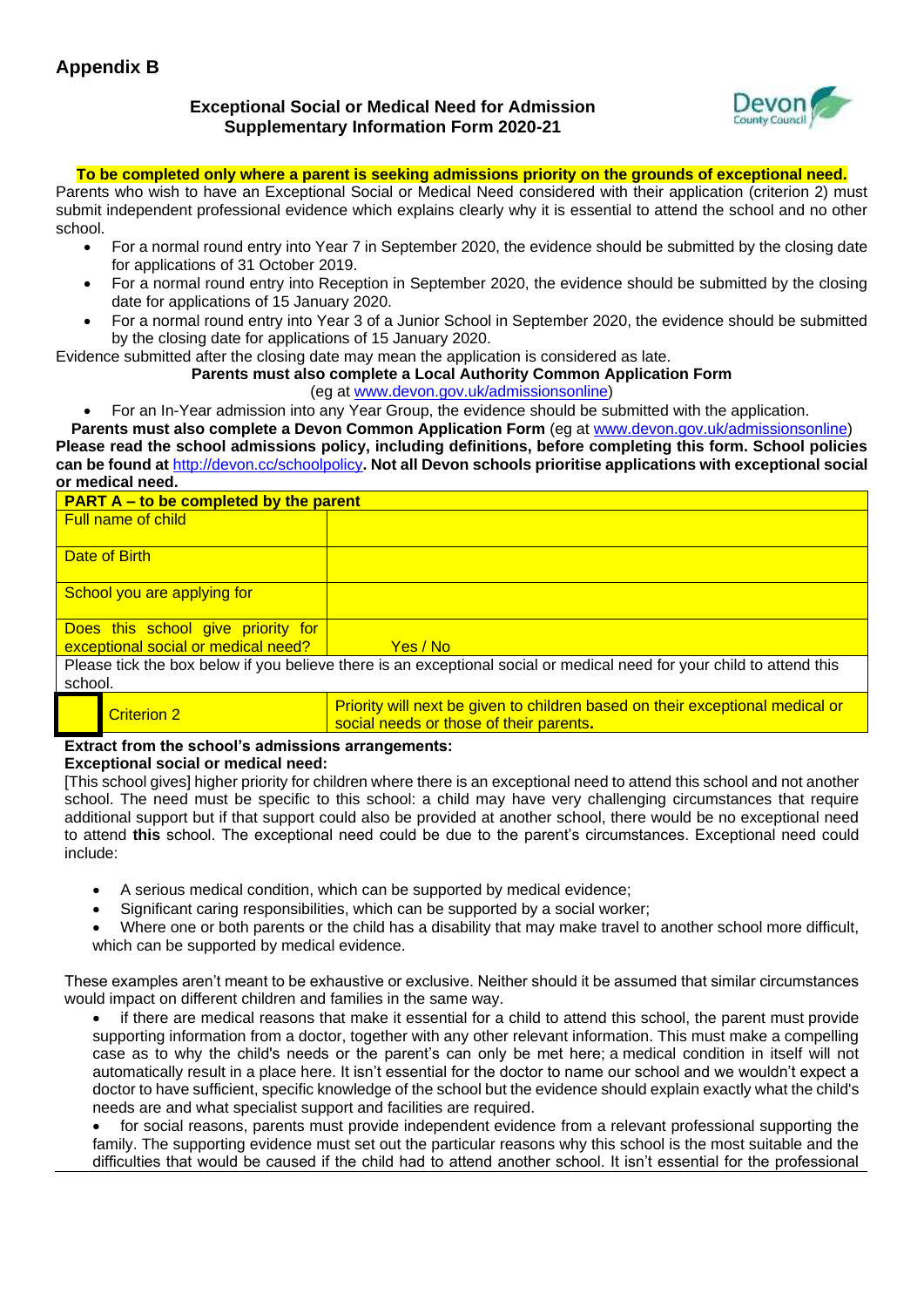supporting the family to have in-depth knowledge of our school but the evidence must explain exactly what the needs are and what specialist support and facilities are required.

Exceptional need for admission here will **not** be accepted on the grounds that:

- a child may be separated from a friendship group;
- parents wish to avoid a child from the current or previous setting;
- child-care arrangements before or after school would have to be changed;
- transport arrangements would have to be changed;
- there is a medical condition such as asthma that doesn't require specialised treatment;
- the child has a particular interest or ability in a subject or activity.

Evidence from a relevant professional, independent of the family will be required in every case and should be made available in time for us to rank the application using the school's oversubscription criteria. This should provide a reasoned and unequivocal opinion establishing why the child would suffer a significant detriment by not being admitted to this school. Evidence should be from a GP, consultant or other health care worker or social care officer working with the child. Without satisfactory supporting evidence, we will not prioritise an application as demonstrating exceptional need. We may seek our own advice to establish whether we are the only school that could meet a child's needs.

Parents can indicate on a common application form that they believe there is an exceptional need for admission here. It isn't expected that a parent will seek this priority at a school that was not named as the first preference. The onus is on parents to submit their supporting evidence and to provide further evidence if requested to do so. Parents who apply using a common application form from another LA without a tick box for exceptional need should put a note in the reasons for their preference that they are requesting exceptional need priority and provide the required supporting evidence.

If we accept that exceptional need has been demonstrated, the application will be prioritised under oversubscription criterion 2. This does not guarantee that a place will be available. Where we don't agree that the need is exceptional, the application will be prioritised according to other oversubscription criteria.

Nature of the supporting evidence you are submitting, provided by a relevant professional

Evidence is attached

Yes / No

Name(s) and organisation(s) of the professional(s) providing supporting evidence